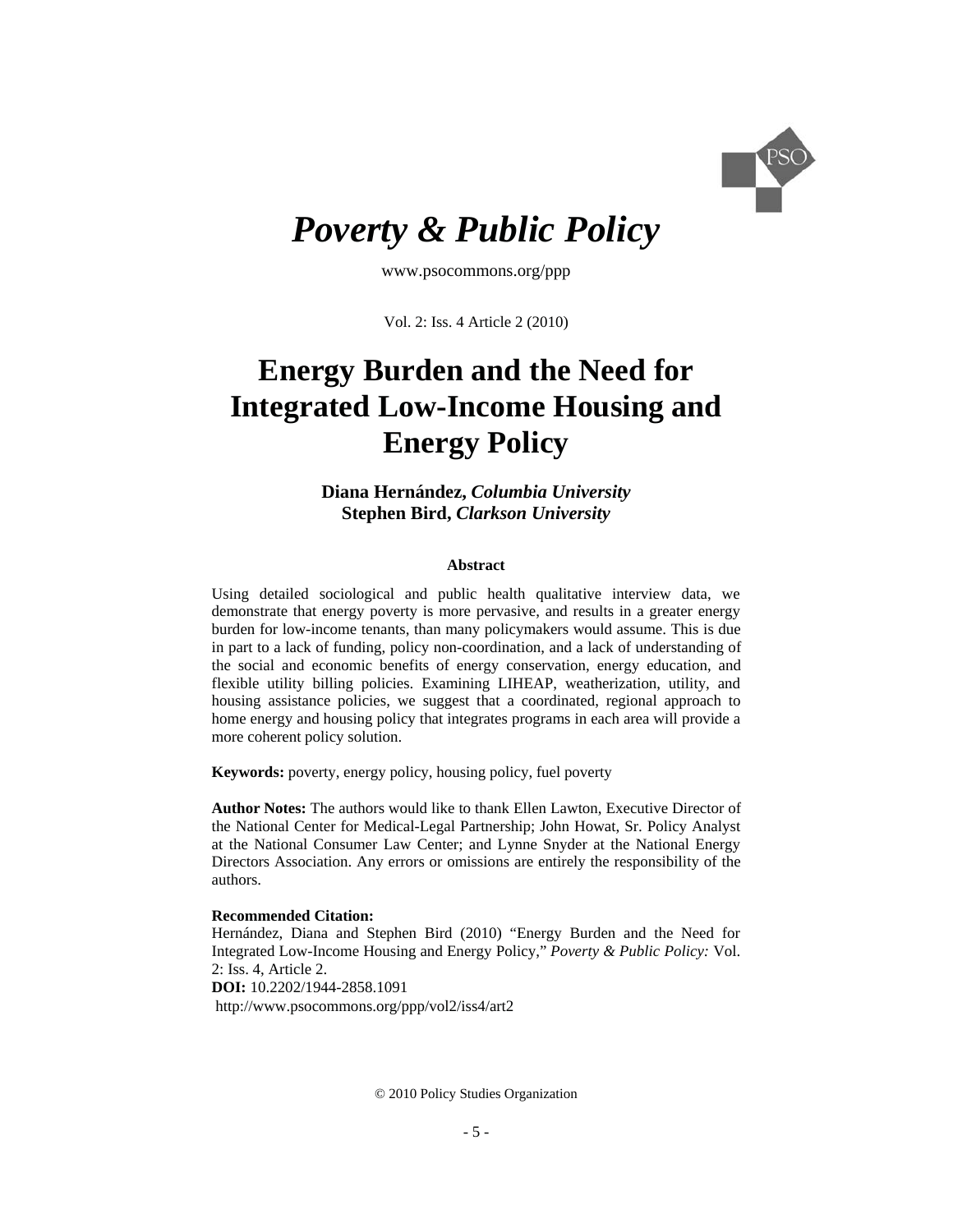*Mrs. Stone lives in a first floor apartment with direct access to the basement, which makes the apartment especially cold and expensive to heat during cold winter months in Boston. Over time, Mrs. Stone has accumulated a large debt totaling over \$5,000 with the gas and electric company. This is in part due to the fact that her home is not well insulated and the appliances are older and not very energy efficient. Despite making every attempt to pay her utility bills on a limited budget from SSI disability benefits, the gas company eventually shut off Mrs. Stone's services.* 

Mrs. Stone is among 72 low-income householders (primarily women) living in inner-city Boston who were interviewed for a study concerning housing challenges. She is also one of many low-income families in the United States confronting persistent energy needs with limited resources. With energy costs increasingly on the rise, low-income families are often left to make hard choices about whether to spend their money on food or energy.<sup>1</sup> Poor householders tend to live in less energy-efficient homes; thus, they allocate a greater percentage of their household income to energy expenses. Current policy initiatives aimed at low-income energy needs account for a very small percentage of the overall hardship experienced by the poor. At the same time, housing policies that provide subsidies and other forms of assistance to disadvantaged families do not fully account for the economic challenges associated with energy use and utility consumption. Finally, residential energy inefficiency is an additional contributor to environmental concerns over carbon, energy security, and energy use. In order to address this linked economic and environmental issue, innovative policies must be implemented in order to relieve lowincome households of their energy burdens on a long-term basis.

 $\overline{a}$ 

<sup>&</sup>lt;sup>1</sup> Jayanta Bhattacharya, Thomas Deleire, Steven Haider, and Janet Currie, "Heat or Eat? Cold-Weather Shocks and Nutrition in Poor American Families," *American Journal of Public Health* 93 (7) (2003): 1149-1154,

http://aiph.aphapublications.org/cgi/content/abstract/93/7/1149. See also Child Health Impact Working Group, "Unhealthy Consequences: Energy Costs and Child Health," National Center for Medical Legal Partnership, 2007, http://www.medicallegalpartnership.org/sites/default/files/page/CHIA%20of%20Energy%20Assistance%20 4\_9\_07.pdf (accessed January 29, 2010) and John T. Cook and Deborah A. Frank, "Food Security, Poverty, and Human Development in the United States," *Annals of the New York Academy of Sciences* (2008): 1-16,

http://www.childrenshealthwatch.org/upload/resource/cook\_frank\_annals\_08.pdf.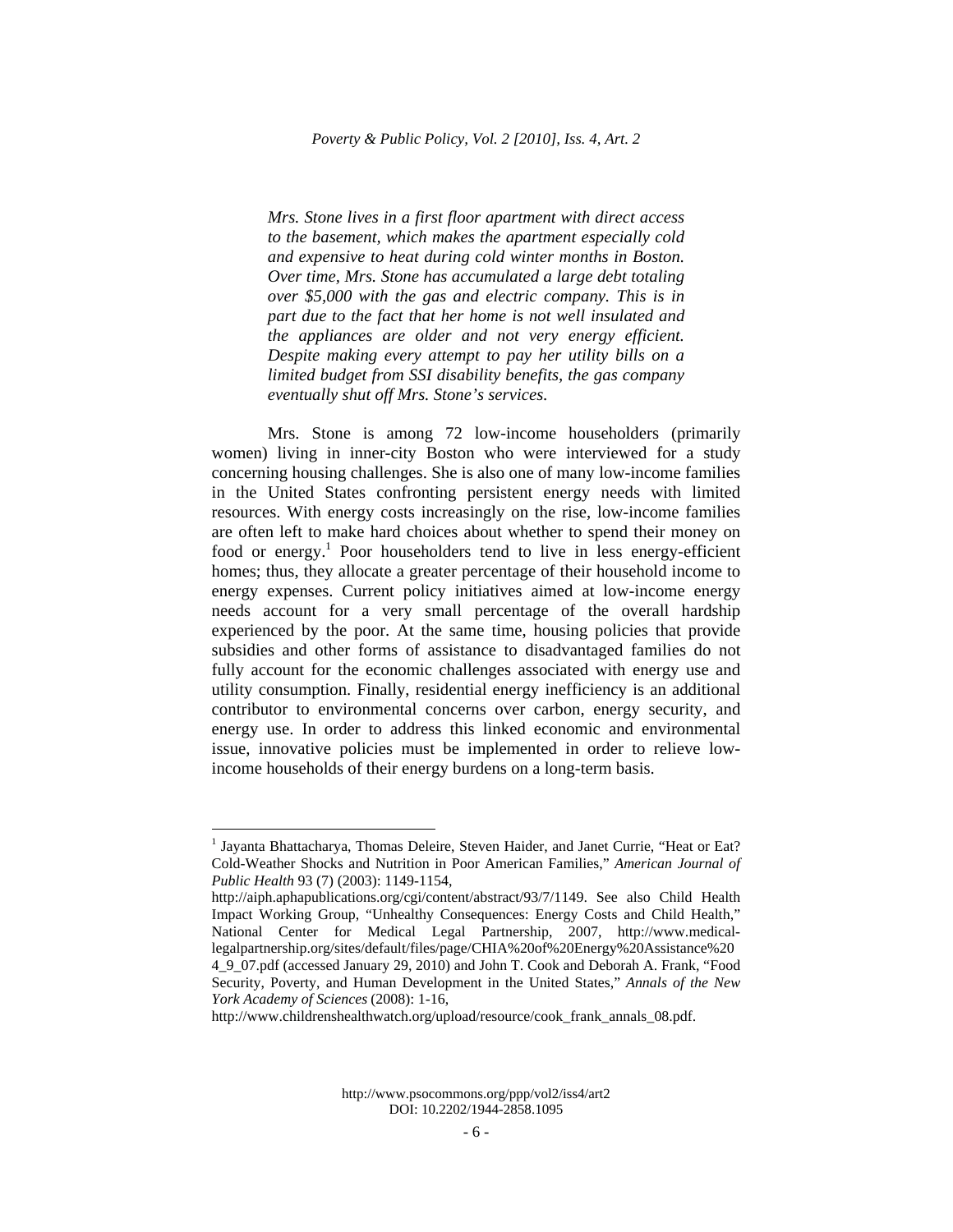#### **Energy Burden among the Poor**

Energy is considered a basic need in modern industrialized societies. It plays a crucial role in fulfilling most other human needs, be it through heating, cooling, refrigeration, and basic electricity, which are tied to health needs. For example, an asthmatic who relies on electric-powered nebulizers, or a diabetic who needs to refrigerate his/her insulin, has energy needs related specifically to health conditions. Most households, regardless of health conditions, need access to a home environment that is properly heated or cooled, and increasingly require television, phone, and Internet services for access to information and help.

"Energy burden" reflects the disproportionate allocation of financial resources among low-income households on energy expenditures.<sup>2</sup> Compared to middle- and upper-income households that spend 5 percent or less of their total household income on energy purchases, low-income householders spend 10 percent or more of their income on energy expenses. The burden is even greater among the very poor, who are likely to spend an upwards of 20 percent on energy purchases.<sup>3</sup> Moreover, it is more challenging for low-income households to adapt to large fluctuations in energy pricing, as experienced with oil, gas, and electricity rates in recent years. Further, low-income homes are disproportionately less energy efficient compared to non-poor households, particularly in urban areas where the housing stock is older. $^4$  Even further, poverty rates have been increasing. The U.S. government's official poverty rate in 2008 was 13.2 percent, up from 12.5 percent in 2007, although some argue that U.S. poverty rates are systematically underestimated.<sup>5</sup>

Financial assistance and subsidies for needy families have been chronically underfunded in the home energy sector. Therefore, utilities hardships are a major component of the housing affordability crisis for lowincome families with payment accountability. Utilities-related debt, shutoffs, inefficient heating systems, antiquated appliances, and extreme home temperatures have significant health impacts, including respiratory illness,

<sup>2</sup> Lester Baxter, "Electricity Policies for Low-income Households," *Energy Policy* 26 (1998): 247-256.

<sup>3</sup> Mark Kaiser and Allan Pulsipher, "Concerns Over the Allocation Methods Employed in the US Low-Income Home Energy Assistance Program," *Interfaces* 36 (4) (2006): 344-358.

<sup>4</sup> Rick Nevin, "Energy-Efficient Housing Stimulus That Pays for Itself," *Energy Policy*  38 (2010): 4-11.

<sup>5</sup> Howard Glennerster, "United States Poverty Studies and Poverty Measurement: The Past Twenty-Five Years," *Social Service Review* 76 (1) (2002): 83-107.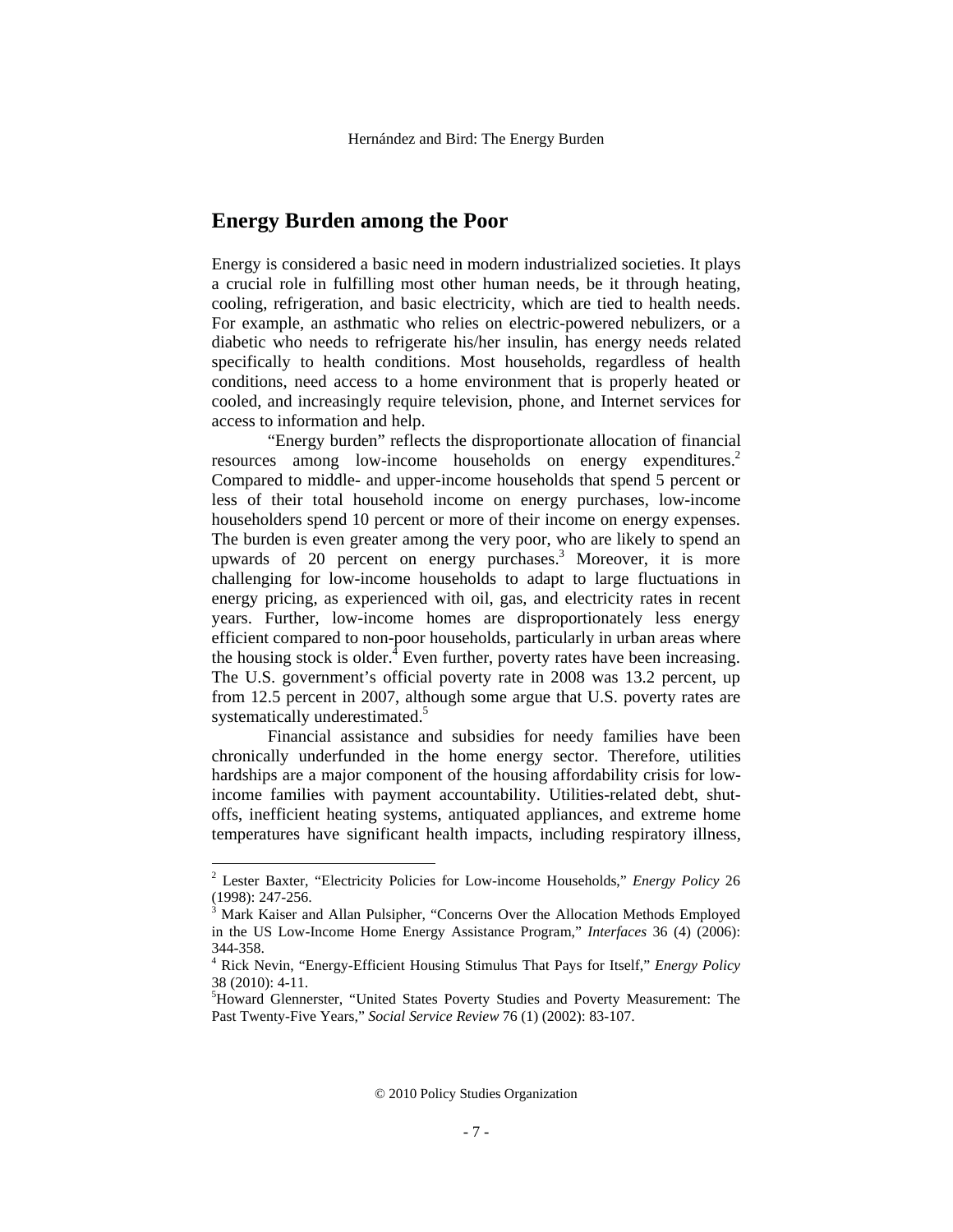pneumonia, increased fire risk, bronchitis, hunger, and stress among others.<sup>6</sup> For poor householders, meeting these basic energy needs can be challenging. Children, in particular, suffer in families experiencing high energy burden.<sup>7</sup> They have nutritional deficiencies, higher risks of burns from nonconventional heating sources, higher risks for cognitive and developmental behavior deficiencies, and increased incidences of carbon monoxide poisoning.<sup>8</sup>

Fuel poverty is an acknowledged problem.<sup>9</sup> However, this research reveals additional policy interactions and dynamics that make the energy burden of the poor, especially for low-income renters, far worse than policymakers may realize. This paper has three main objectives. First, it identifies unique dimensions of energy burdens to the poor by drawing on qualitative interview data to uncover health risks, financial challenges, and instability associated with energy burden that include, but also go beyond, utilities hardship and fuel poverty.<sup>10</sup> It documents individual-level strategies that poor householders use to respond to utilities hardship. These are often temporary fixes to persistent problems that are exacerbated by a lack of policy coordination between housing and energy assistance.

<sup>&</sup>lt;sup>6</sup> Bianca Pullen, "Energy Clinic: A Toolbox for Helping Families Heat AND Eat," The Medical Legal Partnership for Children, 2008,

http://www.medical-legalpartnership.org/sites/default/files/page/CORRECTED--

Energy%20Clinic%20Toolbox%20Final.pdf (accessed February 3, 2010). See also Y. von Schirnding et al., "Addressing the Impact of Household Energy and Indoor Air Pollution on the Health of the Poor: Implications for Policy Action and Intervention Measures," World Health Organization Commission on Macroeconomics and Health, 2002, http://www.who.int/mediacentre/events/H&SD\_Plaq\_no9.pdf (accessed February 2010).

 $7$  Recent research in Massachusetts and four other locations outlined the particular effects of poverty and Low-Income Heating Assistance Program (LIHEAP) declines on children. See Child Health Impact Working Group, "Unhealthy Consequences: Energy Costs and Child Health: A Child Health Impact Assessment of Energy Costs and the Low Income Home Energy Assistance Program," 2007,

http://www.hiaguide.org/sites/default/files/ChildHIAofenergycostsandchildhealth.pdf (accessed September 2008).

<sup>8</sup> Ibid.

<sup>9</sup> Bhattacharya et al., "Heat or Eat? Cold-Weather Shocks and Nutrition in Poor American Families.". See also Simon Roberts, "Energy, Equity and the Future of the Fuel Poor," *Energy Policy* 36 (12) (2008): 4471-4474 and Schirnding et al., "Addressing the Impact of Household Energy and Indoor Air Pollution."

<sup>&</sup>lt;sup>10</sup>Applied Public Policy Research Institute for Study and Evaluation (APPRISE), "LIHEAP Energy Burden Evaluation Study," 2005,

http://www.acf.hhs.gov/programs/ocs/liheap/program\_stats/study-July\_05.doc (accessed September 2010).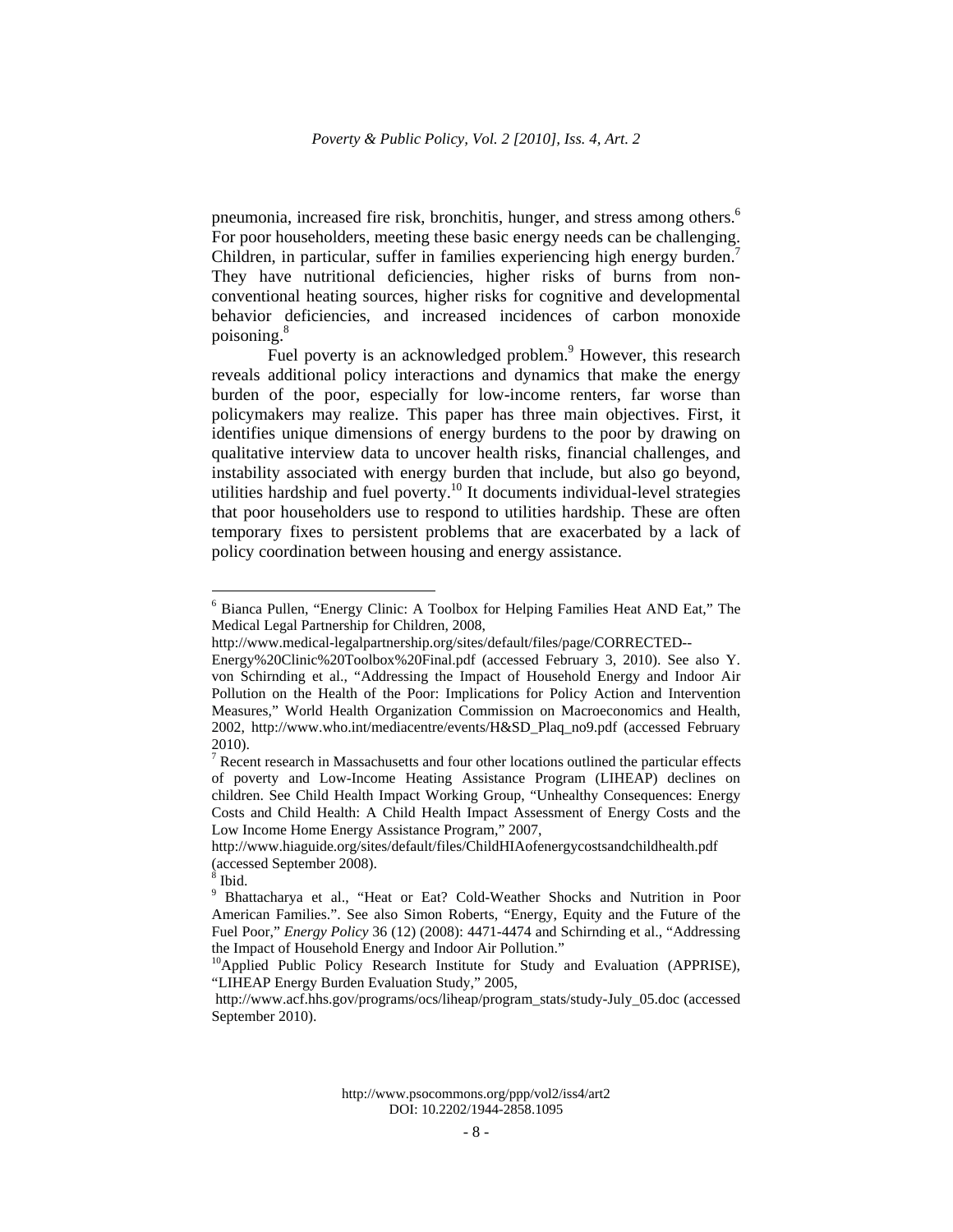Second, it summarizes policy directives at the micro (individual or household) and macro (policy) level and offers ideas for the development of research and policy in three areas: home energy efficiency, energy literacy, and utility rate affordability and relief. While the recommendations generally complement the objectives of existing policies in energy and housing targeted toward the nation's low-income population, they have a goal of increased long-term sustainability, and improved coherence between energy (e.g., LIHEAP), housing, and state utility policies. Third, it concludes with a call for greater scholarly treatment of this topic in areas that include, but also transcend, economics and policy. Therefore, in this paper we contribute to this important issue by providing a richer and more nuanced understanding of energy burden among the poor.

#### **The Energy Housing Disconnect**

The two areas of policy most directly linked to this issue are energy and housing policies directed to low-income households. The primary energy policy is the Low-Income Heating Assistance Program (LIHEAP). It was first established in 1981 to provide vital support to families facing difficulty in paying for home energy costs, particularly during times of extreme temperatures such as cold winter months. Despite increased funding over the years, LIHEAP continues to fall short of meeting the overall need. Upwards of 10–15 million households contend with arrearages or potential shut-offs from their electric and natural gas services.<sup>11</sup> In 2009, LIHEAP provided assistance to only a portion of needy households, offering aid to approximately  $6.8$  million households.<sup>12,13</sup>

Housing policies create and maintain opportunities for low-income families to live in affordable rental housing units. This is done particularly through subsidies for government-owned housing developments, and in privately owned buildings, as well as housing choice vouchers. In these programs, families allocate approximately 30 percent of their household

<sup>&</sup>lt;sup>11</sup> Libby Perl, "The LIHEAP Formula: Legislative History and Current Law," Congressional Research Service, 2008, http://www.neada.org/publications/2008-11- 19.pdf (accessed April 2009).

 $12$  Ibid.

<sup>&</sup>lt;sup>13</sup> Seventy-four percent of Americans support energy assistance to the poor and elderly in the United States for heating, air conditioning, and lighting, suggesting that there is support for benefits and subsidies pertaining to energy assistance for the poor. See Low Income Heating Assistance Program, *Americans Want to Help Poor and Elderly with Heating Costs, New Poll Finds*, 2006, http://liheap.org/research/summary061013.html.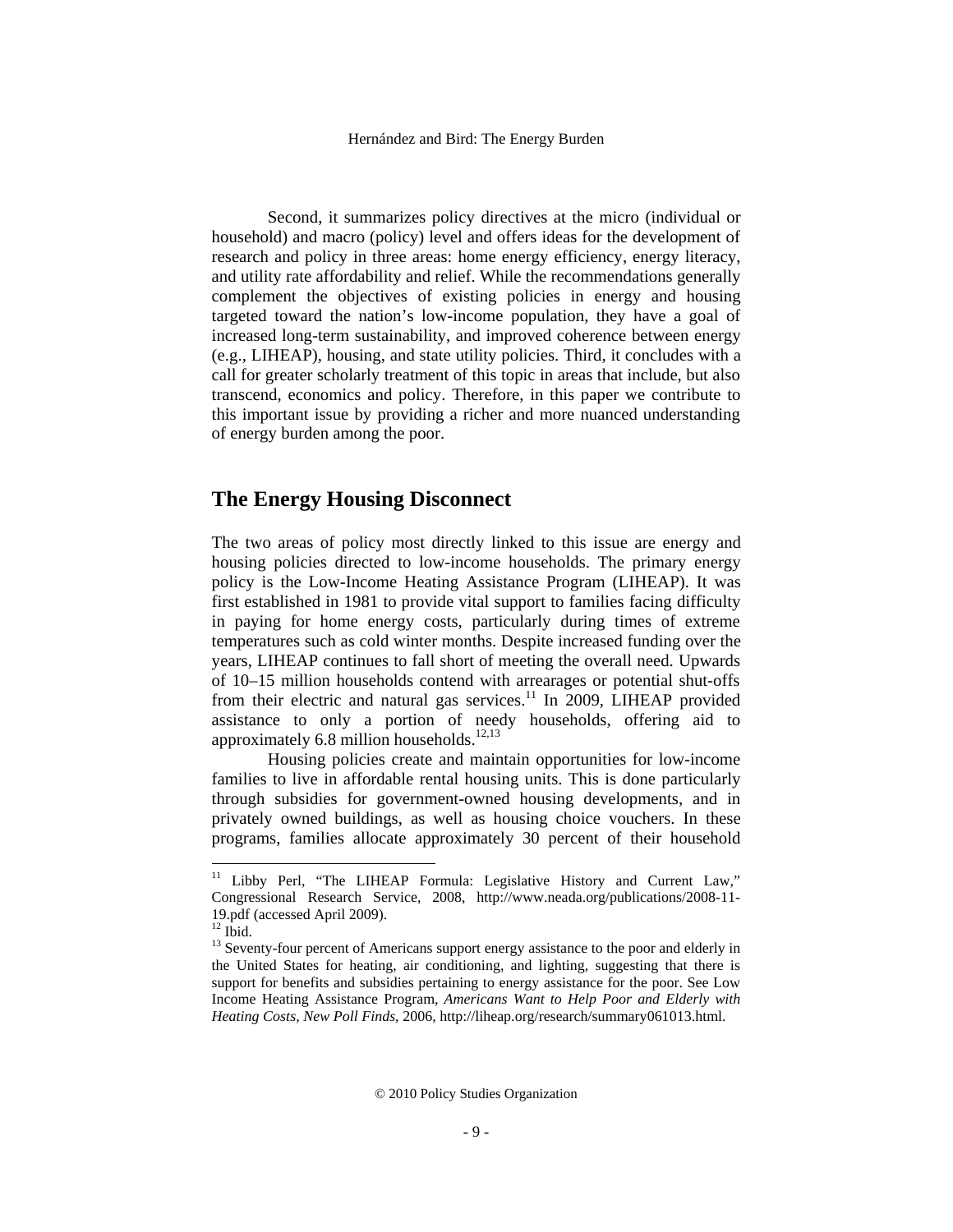income to rental fees and the federal government pays the remaining balance. However, combined with utility and fuel expenses where householders have payment accountability, housing costs often account for substantially more than 30 percent of their total income, presenting a significant burden for low-income householders.

Of the 38.6 million households who are eligible for federal heating assistance, 79 percent pay utility bills themselves in rented units, not their landlords—thus few landlords have an incentive to upgrade to energyefficient heating or cooling systems, or other sources of fuel cost.<sup>14</sup> This creates a significant principal-agent problem and dysfunctionality between housing and energy policy for low-income tenants. The primary incentive for the pursuit of efficiency, energy conservation, and weatherization gains in housing comes from the economic benefits (i.e., lower utility and fuel costs) that an owner realizes both short and long term. There are no programs that we are aware of that specifically target this incoherence (also known as the split incentive problem). While it is possible for tenants to pursue weatherization benefits through LIHEAP, they may need to get landlord permission, and they are highly likely not to be in the unit long term, thus reducing the incentive to pursue weatherization programs.

As a major financier in low-income housing, governments at the local, state, and federal levels have much to gain in promoting the reduction of home energy costs in spite of the cost of initial investments. By funding housing projects that require or strongly encourage energy efficiency, the government can make a more sound investment in alleviating the housing and energy burdens of poor householders. Moreover, by reducing home energy costs short and long term, LIHEAP appropriations can materialize into more help for families with smaller utility bills. In addition, appropriately designed policy has the potential to create savings for landlords and/or the government.

14 U.S. Energy Information Administration, *2005 Residential Energy Consumption Survey—Detailed Tables. 2005 Housing Characteristics Tables*, http://www.eia.doe.gov/emeu/recs2005/hc2005\_tables/detailed\_tables2005.html (accessed February 3, 2010).

 $\overline{a}$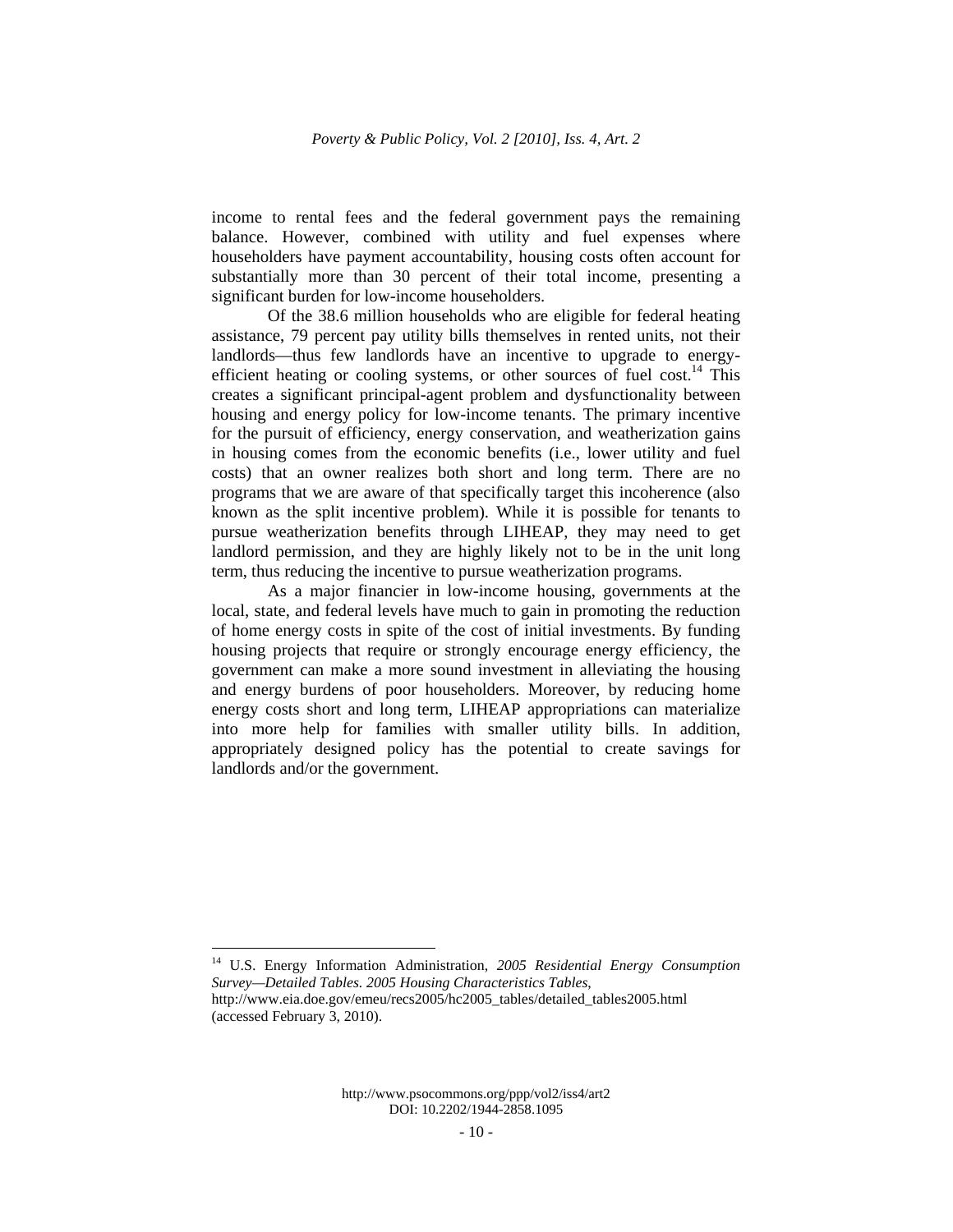#### **Data and Methods**

 $\overline{a}$ 

The guiding questions of this research are: (1) What is the nature of energy burden among poor householders? (2) How do low-income householders respond to energy burden? (3) How can policy interventions serve to alleviate economic and environmental burdens in a sustainable way? These questions came as a by-product of field observations while conducting a qualitative research project on housing challenges among poor families in an inner-city neighborhood of Boston, Massachusetts. Study participants included 72 low-income heads of households who were at 150 percent of the poverty line (\$20,650 in 2007 for a family of four; 70 of the 72 were women).<sup>15</sup> Nearly 80 percent of respondents (56) commonly reported having problems with utilities that included lack of affordability, arrearages, and shut-offs. The main exceptions were residents of housing projects or other housing units where the utilities were included in the rent. The pervasiveness of reported incidents with high utility bills, inefficient heating systems, and the various trade-offs that study respondents were forced to make led to further investigation. Doing so resulted in over 80 single-spaced pages of quotes describing various dimensions of energy burden, fuel poverty, or utility hardship. The following accounts demonstrate the unique energy challenges that low-income householders face in the United States today.

The research reveals three separate but interrelated consequences of energy burden: (a) illness and stress, (b) financial challenges, and (c) housing instability. Health risks linked to energy burden include stress and mental health issues associated with large bills and arrearages as well as the dwellings being either too cold or hot, which in turn exacerbate other health conditions such as asthma, malnutrition, and heart disease. Financial challenges include high utility bills and utility-related debts/arrearages that affect household members, including minors. Housing instability refers to shut-offs resulting from non-payment or frequent residential mobility

 $15$  The data presented here is based on a dissertation project conducted by the lead author, Diana Hernández. The study was based on 72 home-based, ethnographic interviews with low-income mothers residing in an inner-city Boston neighborhood*—*Dorchester, Massachusetts. The project offered detailed analysis of the home and neighborhood contexts of study participants. The study was nested within a larger program evaluation of the Medical Legal Partnership|Boston (MLP) program administered through Boston Medical Center. Respondents were recruited at six community health centers in Dorchester. While home energy and utilities were not key features of the original project, it became evident in the data collection and analysis processes that this issue was pervasive and had serious impacts on the lives of participants.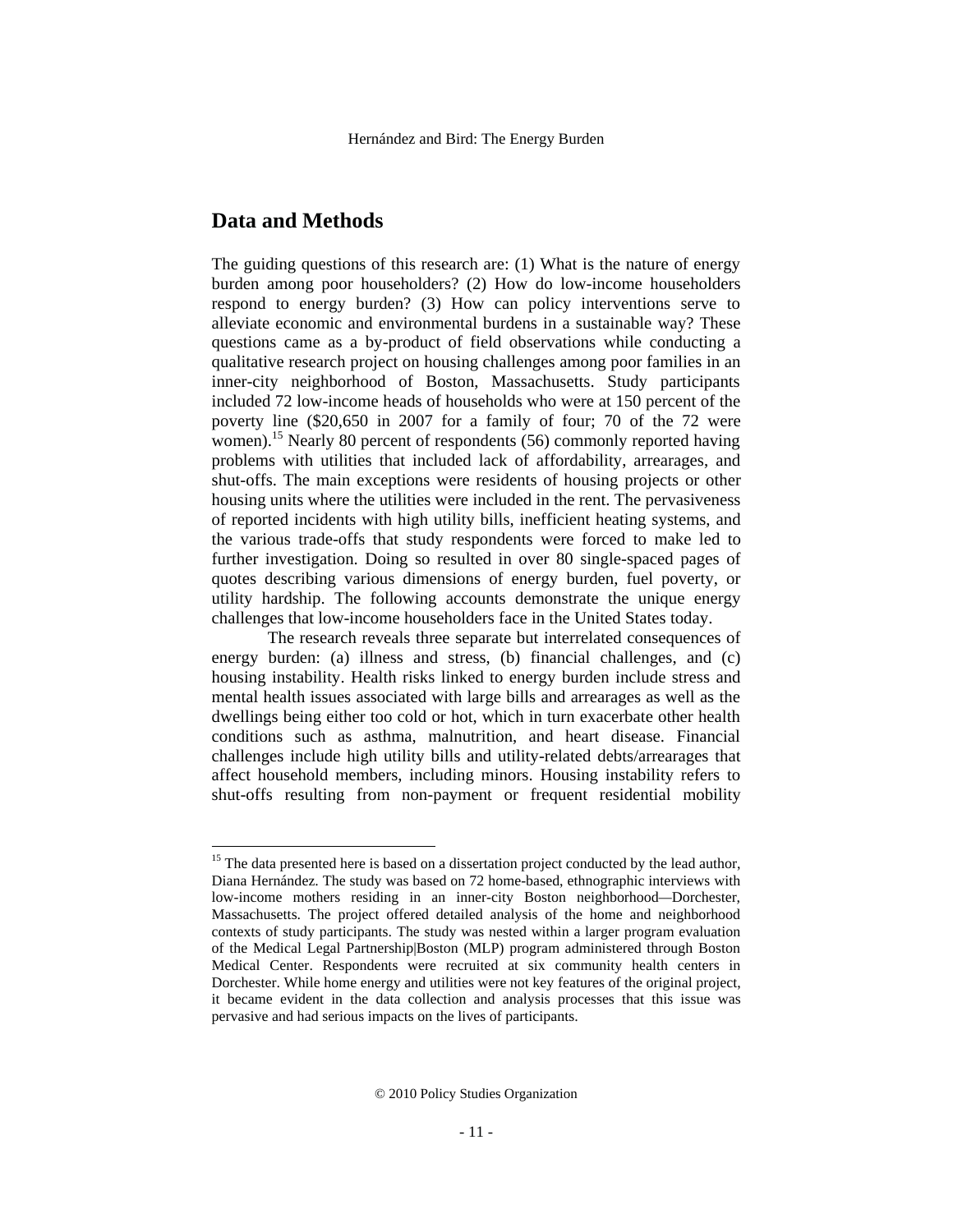stemming from an inability to secure proper housing due to high utility expenses and/or a history of utility debt.

#### **Snapshots of Energy Burden**

 $\overline{a}$ 

Managing the pressure of utility payments—which involved prioritizing and juggling between family and household expenses—was often a complicated task for study participants.16 Keisha was able to reasonably cover household and family expenses, but because the utility bills came in so high, she bluntly stated, "the only difficulty we have is the lights. Other than that, we make it." Likewise, Myra, a mother of four young children, echoes this sentiment, "My only worry is that they would cut the gas [off] because of the kids, not for me. I'm hoping they don't cut it." Myra's youngest daughter was only a few months old at the time; therefore, the utility company could not, by law, shut off the family's services, yet this remained a pressing issue and source of concern for her. The inability to pay down mounting utility debt not only stirred up feelings of anxiety and pressure but also often led to a cycle of shut-offs. The introductory story of Mrs. Stone reveals the constant fear and the actual distress associated with utility service shut-offs.

Many study participants felt a strong sense of responsibility toward paying bills. However, the experience of not having enough money to pay down the debt completely was very common. Ms. Cherie, a 72-year-old grandmother, showed a utility bill in the amount of \$1,971.52 and said, "my bills have been high, high, high. I pay like 50 dollars here, 100 dollars there, whatever I can pay... but no matter how much I pay, I'll never get rid of this bill." Latanya, a young mother with a newborn, explained, "Our heater was broke for awhile, so it was constantly running, and then I had just had my baby so I needed to be warm in the house too. You [would] turn it off, it [would] still be on, and that ran up the bill … but there was nothing we could do about it. You just gotta pay it." Leandre explains, "Right now, my light bill is \$442, but I just paid 100 dollars, and I asked them to put me on a payment plan 'cause it wouldn't even have got that far if I had the money to pay for it. But, since I can't pay for it, it keeps getting higher and higher. So, when I got the money for it, then I put that on it, and then I asked them for my payment plan so that could bring it down. So hopefully that works to

<sup>&</sup>lt;sup>16</sup> The names of the study respondents cited in this paper are pseudonyms to protect informants' privacy in compliance with human subject and institutional review board procedures.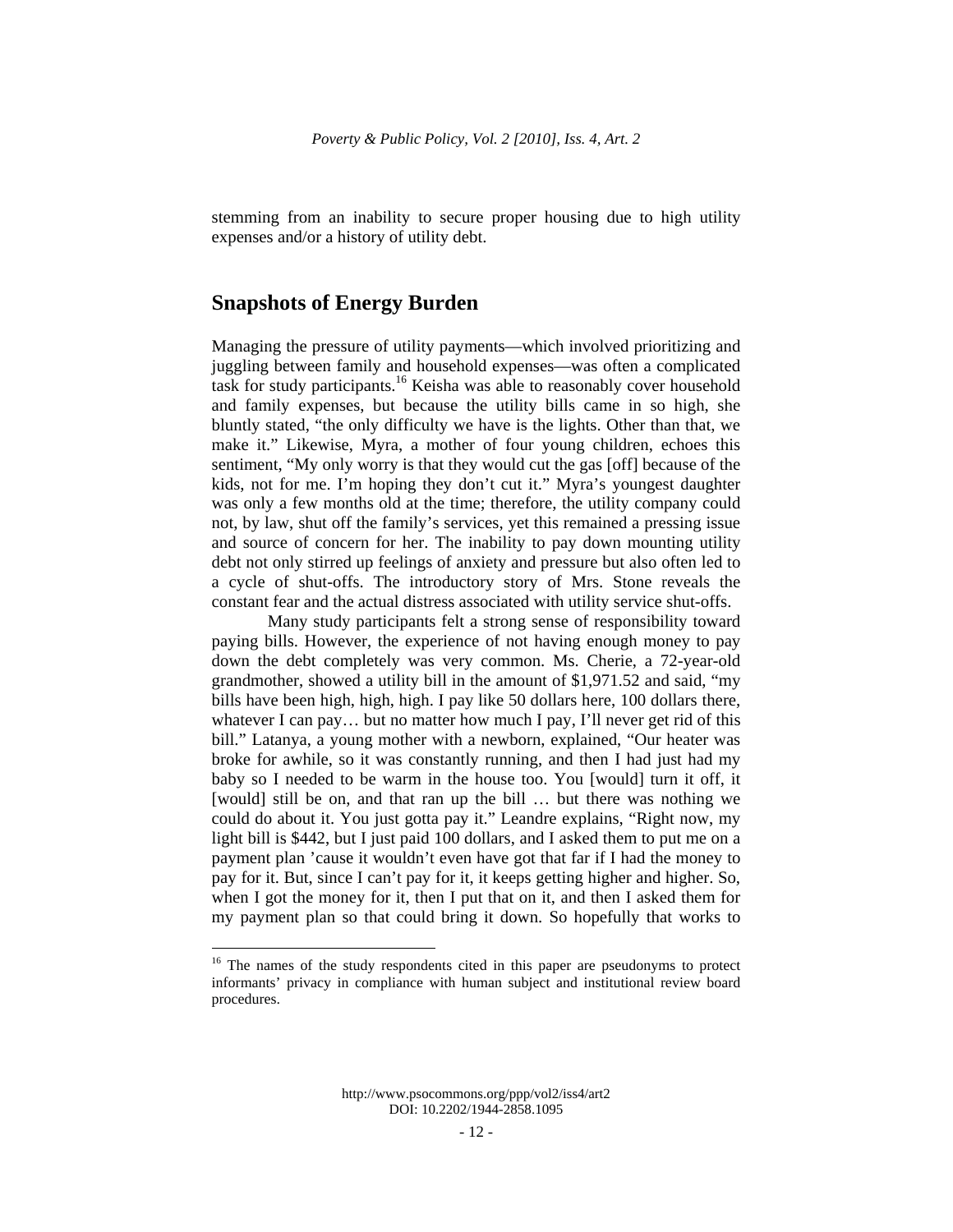bring it down so I could pay it off." These challenges often lead to significant debt accumulation or debt transfers that restrict residential mobility. Ratepayers with excessive debts were not allowed to open new accounts and/or were forced to roll over the debt to their new homes.

Upon moving to a new place after an electrical fire, Quanique found herself in a desperate situation in which she admitted, "I haven't gotten the lights in my name yet, it's in my youngest daughter's name for now." This intergenerational debt transfer creates involuntary debt traps for minors and other household members in an effort to maintain utility services. However, not doing so would create further instability in the housing conditions of these disadvantaged families.

Often the utility bills are quite expensive because of faulty furnaces and appliances as described by Latanya above. In response to inefficient, broken-down, or frequently malfunctioning heating systems, respondents used non-traditional heating sources such as ovens and space heaters as their main source of heat. Doing so puts householders at a greater risk of firerelated injuries and respiratory illnesses such as asthma and colds. Some also had to choose between eating and heating their homes, but as Elaine explained, "the lights are important, but food is a priority."

Many families employed energy conservation methods for economic, not environmental reasons. Emilia was very mindful of her monthly bill, which came to \$200–\$300 a month in addition to \$900 arrears from her old residence that she is paying down. As a consequence she says, "I use my gas wisely, you know. Only time it's on is to cook real quick or hot water for showers. You know, not much... I [also] just manage how I use the electric. I stay on top of that. If you don't need it, you shut it off. If you're not in the room, there shouldn't be a light on." Katalina used a similar approach, she says, "During the day we keep the lights off and until it starts getting dark, then it's like, we turn on the lights. If we're in one room we turn off the lights when we come out if we're staying out that room, we turn off the light." These forced conservation efforts are often not enough to reduce the utility expenses by much, but they reflect a personal investment and strategic approach to managing the high costs of energy burden. Moreover, these are short-term responses to a perpetual energy crisis that requires systemic change.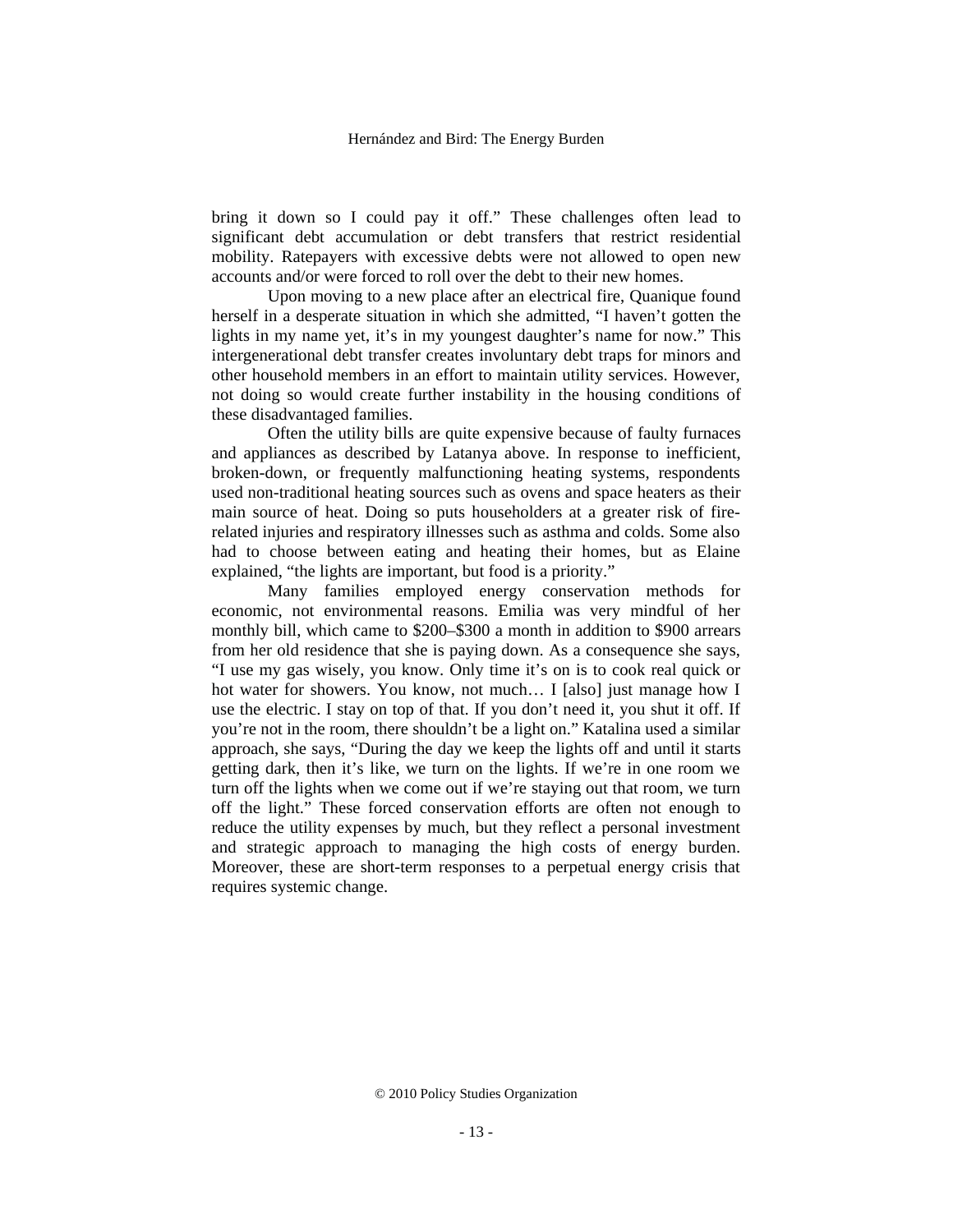#### **Policy Options**

 $\overline{a}$ 

Policy changes in both energy assistance and tighter rules around energy efficiency in subsidized housing are needed to address these issues. This link was clear to Mary Jones who said, "my last apartment was huge, but as far as heating it was awful. The heat would be on and it would shut off, and then it would be on again. It was never constant, consistent heat. It was cold in our kitchen. A lot of the bedrooms were cold. So that basically was the start of my high bills 'cause I had to keep on running that senseless heat." Later in the interview, she connected this to her experience with Section  $8<sup>17</sup>$  She notes, "there are disadvantages of having a Section 8 [mobile] voucher because a lot of Section-8 apartments [do not] provide you with heat and hot water. It's always no utilities. It's not the best apartments. I'm quite sure it's not the best heating systems 'cause like I said, I live there. I'm a prime example."

The link between low-income energy and housing policies was obvious to Mary Jones based on her personal experience. By raising this issue here, we hope to make it more apparent to policymakers and other stakeholders as well. Existing policies such as LIHEAP and the various housing subsidy programs are not coordinated and, as a result, low-income householders have an increased burden. We offer policy directives in three key areas that can effect change and require harmonization: (1) energy conservation; (2) energy literacy; (3) utility rate affordability and relief.

#### **Emphasizing and Enforcing Energy Efficiency**

LIHEAP does allocate part of its funding for weatherization purposes. Weatherization entails heat-loss reduction and also the reduction of other sources of energy waste in the home environment. Measures include caulking and weather stripping around doors and windows and sealing other unnecessary openings to reduce cold or warm air infiltration or exfiltration, installing attic, wall, and floor insulation and wrapping water heaters and pipes with insulating material, as well as installing of low-flow sinks, switching to energy-efficient light bulbs, and other adjustments to reduce energy expenditures in the home. However, greater efforts toward

 $17$  "Section 8" refers to the federal housing subsidy program that governs rental housing for low-income households in the form of a building assignment or a mobile voucher, which renders more freedom with regard to renting units from private landlords.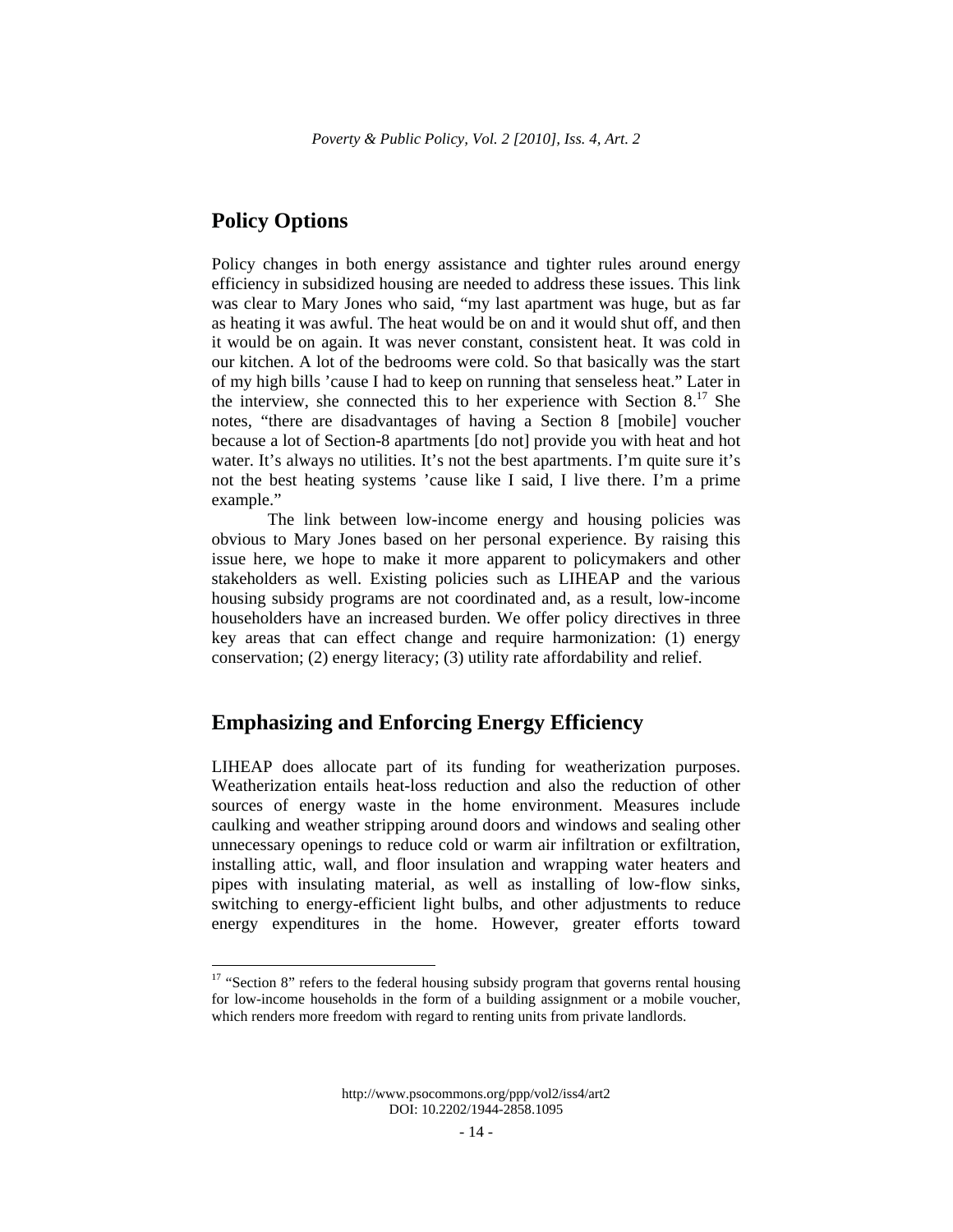weatherization and retrofitting are needed in order to achieve the goal of reducing home energy expenditures.

This particular approach is not generally targeted to rental tenants, and does not address the "split incentive" problem. Private landlords, especially those who rent to low-income tenants, often have leases in which the tenants pay all direct energy costs. However, energy efficiency in a rental unit is derived by the infrastructure of the unit (windows, caulking, appliances, furnaces, insulation, etc.). The infrastructure is owned and paid for by the landlord who has no incentive to pursue energy savings because those savings would go to the tenant.<sup>18</sup>

Schweitzer and Tonn have outlined a variety of non-energy benefits of low-income weatherization activities. These include benefits to ratepayers and households plus societal, environmental, and economic benefits.<sup>19</sup> Lowincome householders, in particular, benefit by fewer shut-offs, reduced transaction costs, and more residential stability. They gain greater safety and health as reflected by less fires, fewer illnesses, and improved comfort in the home.<sup>20</sup>

We've also seen that weatherization programs within LIHEAP provide significant benefits and savings. $^{21}$  However, the research on these efforts only serves to underscore the need for targeted programs focused on landlords. Other policy analysts have strongly advocated for increased efficiency programs within the LIHEAP context, but these do not address the split incentives concern. $^{22}$ 

<sup>&</sup>lt;sup>18</sup> The split incentive issue is even further complicated by differences between lowincome and moderate-income tenants, as well as differences in housing policy, and landlord type (government, private/independent, or non-profit). It is discussed to some extent in this paper on energy burden, but will be addressed specifically in a forthcoming paper by the authors.

<sup>&</sup>lt;sup>19</sup> Bruce Tonn and M. Schweitzer, "Non-Energy Benefits of the U.S. Weatherization Assistance Program: A Summary of Their Scope and Magnitude," *Applied Energy* 76 (2003): 321-335.

 $20$  Schweitzer and Tonn also found (a) environmental benefits, including the reduction of air pollutants such as carbon, sulfur, nitrogen, carbon monoxide, methane, and particulate matter, (b) societal benefits, including that low-income ratepayers were found to avoid unemployment benefits and have stronger feelings of social equity and improvement in community pride through the establishment of better local housing, and (c) economic benefits in that weatherization motivates local job creation and more income tax revenue for government. The money saved in energy costs translates into an infusion of money spent locally or on other household expenses such as rent and food.

<sup>&</sup>lt;sup>21</sup> Bruce Tonn, S. Wagner, and R. Schmoyer, "Weatherizing the Homes of Low-Income Home Energy Assistance Program Clients: A Programmatic Assessment," *Energy Policy*  31 (2003): 735-744.

 $22$  Nevin, "Energy-Efficient Housing Stimulus That Pays for Itself."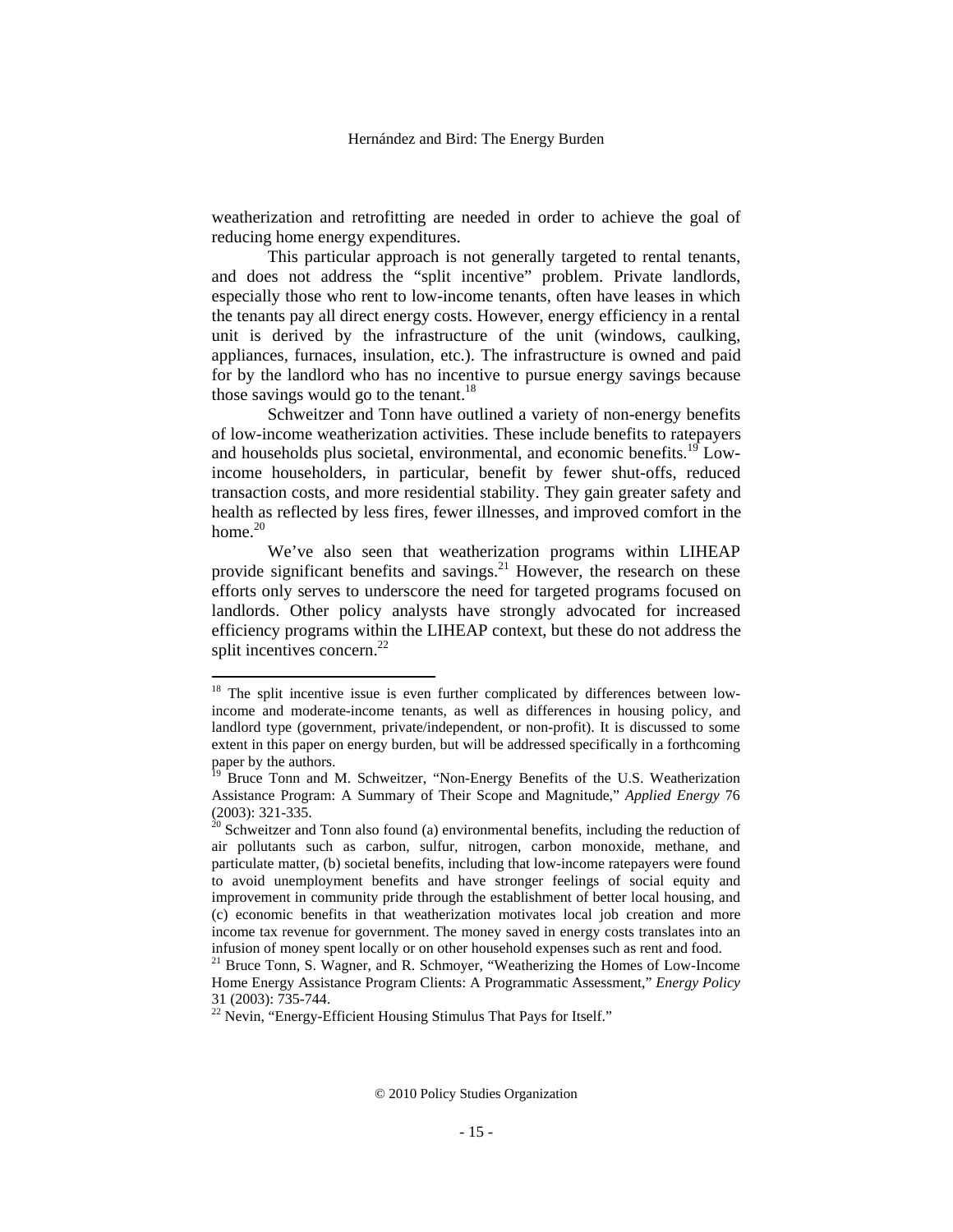One approach is to mandate energy efficiency efforts for rental providers of low-income housing that do not pay for utilities. This tactic specifically targets this specific and widespread problem. Preserving rental housing by upgrading and retrofitting is a more sensible environmental option compared to the alternative of energy-intensive new construction. It can ensure the ongoing availability of affordable rental homes. Moreover, increasing home energy efficiency would reduce the overall costs. Most lowincome householders simply receive financial assistance with exorbitant utility bills spawned by inefficient home environments. Weatherization inefficiency is rarely addressed. This approach would also include replacing older and/or faulty appliances such as air conditioners, hot water heaters, boilers, refrigerators, and stoves with those rated as Energy Star through trade-in programs. It could also incorporate incentive programs for private landlords that rent to low-income tenants to make homes and appliances more energy efficient. However, these efforts require support and continued funding from both subsidized housing and LIHEAP sources.

European countries face similar problems, and have no distinct programs that address this key dysfunction other than subsidies for landlords, and standards of basic housing quality that do not provide incentives for high performance levels of energy efficiency and/or weatherization. One exception is the city of Brussels, which has specific subsidies for poorer landlords that are not focused on the low-income tenants themselves.<sup>23</sup>

Unfortunately, a mandated program can be problematic because it creates further transaction costs, with capital-intensive investments that may not be fully funded for landlords. A mandate will elicit extensive political opposition from landlords, realty groups, and homebuilder associations. This in an environment in which landlords already have few incentives to take on low-income tenants, and in which state agencies have difficulty recruiting landlords for low-income housing programs.

One approach would be to allow for a small proportion of benefits from efficiency investments to accrue to the landlord. For instance, a weatherization program that upgraded a low-income rental unit could include a small payment—say \$100–\$200—to be credited to the landlord. However, the Department of Energy's (DOE) Weatherization Assistance Program (WAP) requires virtually all benefits from the weatherization programs to accrue to the low-income tenants.

 $\overline{a}$ 

<sup>&</sup>lt;sup>23</sup> European Fuel Poverty and Energy Efficiency, "Detailed Report on the Different Types of Existing Mechanisms to Tackle Fuel Poverty," European Commission Intelligent Energy Branch, 20108, http://www.fuel-poverty.org/files/WP3\_D8\_final.pdf.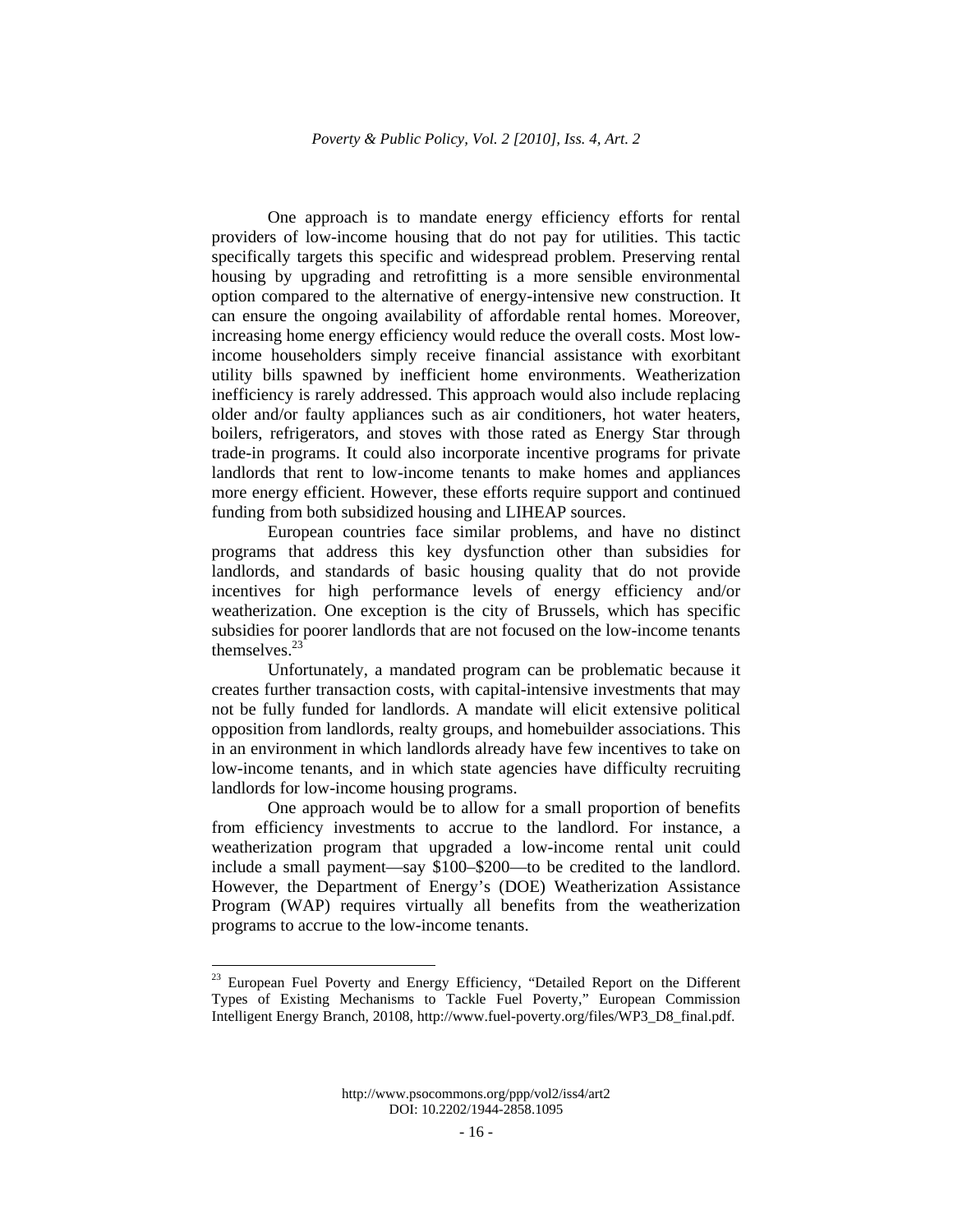A second approach is simply to allow landlords to take advantage of weatherization programs that are free or highly reduced in cost, and to ensure there are more of them. The principal state strategy in such cases is to create specialized leases that protect low-income tenants from eviction or rent increases so that efficiency benefits accrue to the tenants. This is done because the "enhanced value of the weatherized property creates an incentive for a landlord to raise the rent, evict the tenant, and/or sell the improved property for a profit, at the expense of the WAP and in contravention of WAP goals."<sup>24</sup> The National Consumer Law Center has analyzed a variety of these leases.<sup>25</sup> Unfortunately, they create a further disincentive for landlords to invest in weatherization, despite the fact that they are getting free or significantly discounted upgrades on their property. One way to reduce the landlord disincentive is to ensure that these leases are simple and straightforward.

The third approach used by some states has been a weatherization loan program in which the upfront capital for weatherization is paid back via additional amortized payments that are "piggybacked" on the utility bill to be paid by the low-income tenant. Presumably, the additional payments are "paid back" to the tenants because their actual energy costs are lessened. However, it's not clear that the energy savings in these sorts of programs outweigh the additional loan costs that burden the low-income tenant. This kind of program requires much less financial involvement by the landlord. Further, states find it appealing because the financial outlay provides greater coverage, and costs less per residence covered. However, low-income consumer advocates remain leery of such programs. Their concerns include a general suspicion of bank-led financing programs given past histories of consumer manipulation by some financial institutions. Further, such programs may undermine more direct programs that do not require tenant contributions, and may complicate legal protections for low-income tenants. $^{26}$ 

Overall, the LIHEAP Weatherization Assistance Program has upgraded approximately 100,000 residences nationwide per year from 2003

<sup>24</sup> National Consumer Law Center, *Energy, Utility and Telecommunications*, http://www.consumerlaw.org/issues/energy\_and\_utility/ (accessed February 10, 2010).

<sup>&</sup>lt;sup>25</sup> Amanda Howell, "Memorandum: State Weatherization Landlord Tenant Agreements," National Consumer Law Center, 2009,

http://www.consumerlaw.org/issues/energy\_and\_utility/content/T-agreement-Memo.pdf (accessed July 2010).

<sup>&</sup>lt;sup>26</sup> John Howat, Personal Communication, National Consumer Law Center, Boston, February 7, 2010.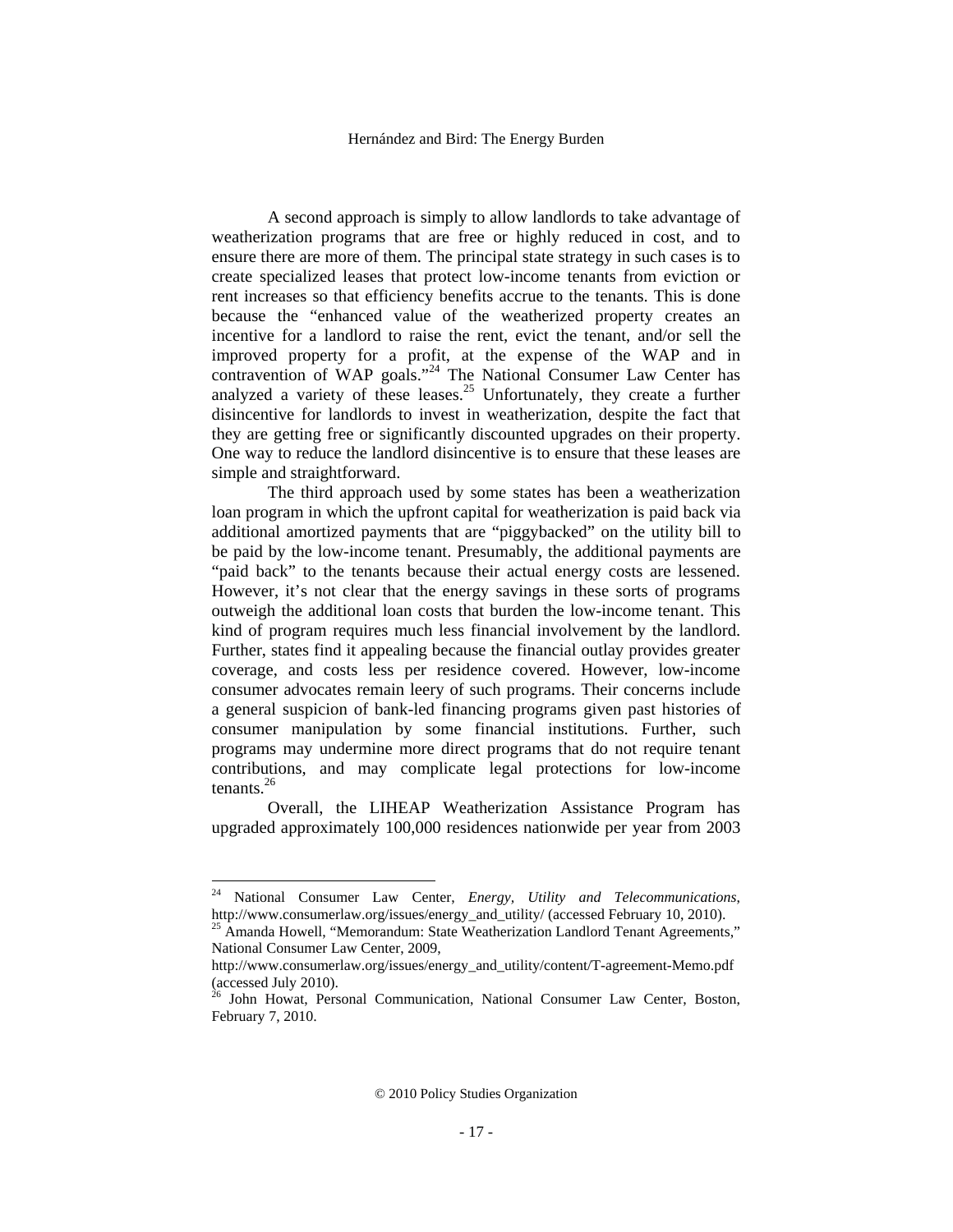to  $2006<sup>27</sup>$  As one can imagine, this is incompatible with the total need. While it is clear that the total scope of weatherization programming needs to be significantly increased, there are also programmatic deficiencies in the current approaches, along with some encouraging trends. To examine typical concerns we focus on differences between programs in Massachusetts and Iowa.

The Massachusetts program assisted over 6,500 households in 2006. The program is split between fuel assistance and weatherization. Weatherization programs only address a small proportion of total energy efficiency needs: primarily insulation (ducts, walls, floors, sidewall, entrances) and sealing, and limited furnace repair (a complete heating system assessment is conducted however). Their Heating Emergency Assistance Retrofit Task Weatherization Assistance Program (HEARTWAP) primarily conducts emergency repairs and rare replacements of nonfunctioning heating systems through the heating season. Not included in the Massachusetts program are window replacements, appliance (e.g., stoves, air conditioners, refrigerators) upgrades, or furnace upgrades. There is no energy education program (although separate utility programs offer this service). However, in 2009 the stimulus program brought significant additional funds to the Massachusetts WAP; over \$122 million in weatherization funding was granted, with specific outreach to tenants who pay their own energy costs.

The city of Boston has recently begun a test pilot program in conjunction with Next Step Living and other groups to provide a significantly more comprehensive weatherization and efficiency process. This free service is aimed at those "stuck in-between": low-income residents who do not qualify for LIHEAP or WAP. It provides an extensive and comprehensive energy assessment, but as with Massachusetts overall, does not provide significant appliance, window, or furnace upgrades. Nonetheless, the program does provide a more significant efficiency assessment than the other programs.

Alternately, Iowa has a broader program, incorporating education, appliance upgrades and replacements (heating systems, refrigerators, air conditioners, freezers, water heaters). Essential insulation and sealing measures are also included. In 2006, over 56 percent of the treated

27 Weatherization Assistance Program Technical Assistance Center, *Welcome to the Weatherization Assistance Program Technical Assistance Center*, http://www.waptac.org (accessed February 2010).

 $\overline{a}$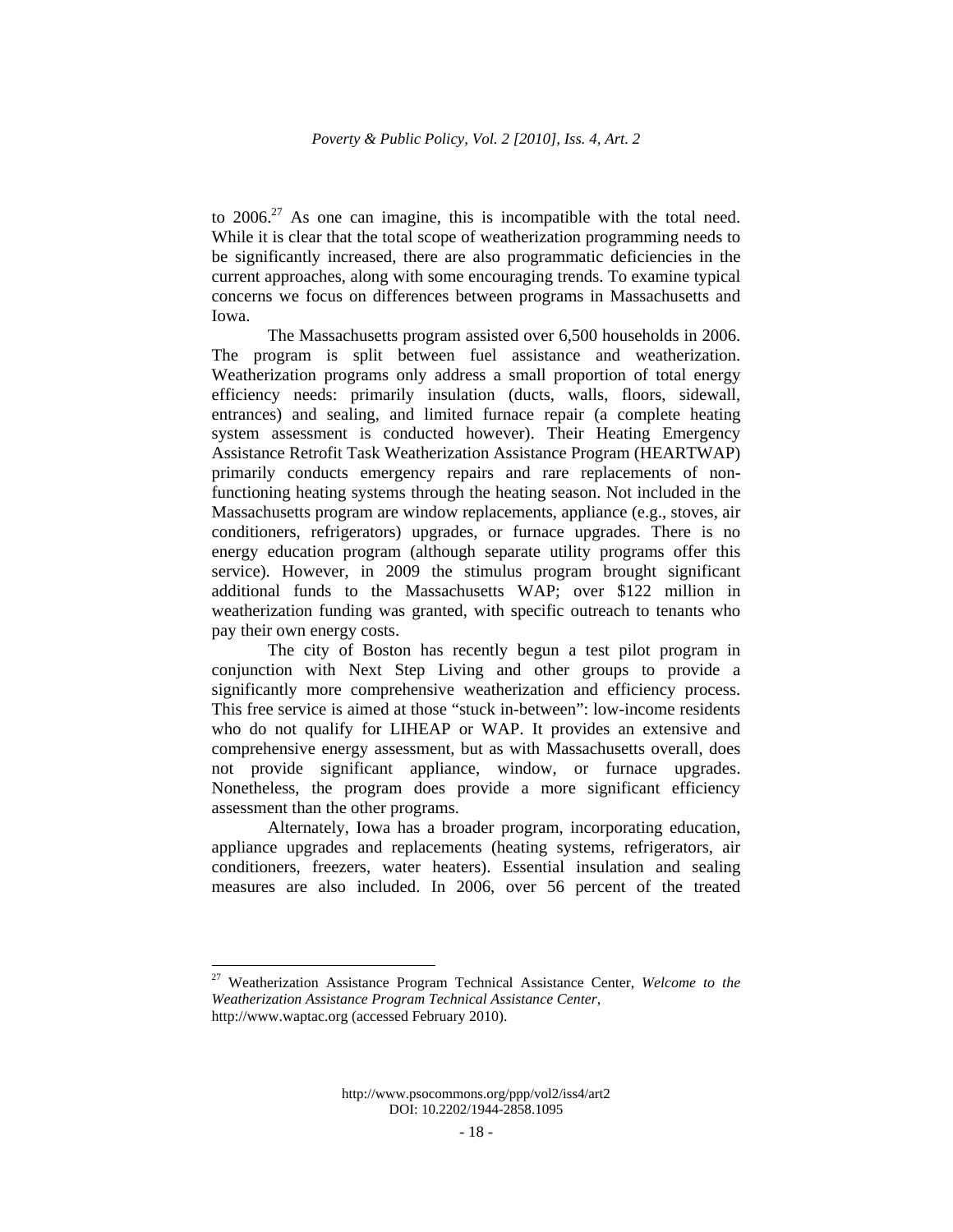households had their heating systems upgraded.<sup>28</sup> In all, 2,145 households were treated, at a cost of \$7,009 per household and an average first-year savings of \$435. Iowa is also the recipient of significant stimulus weatherization funds in 2009, over \$80 million.

#### **Energy Literacy Promotion**

-

Low-income tenants can be more proactive if they have an expanded knowledge base regarding energy conservation efforts at home. Policies that promote greater energy literacy and teach methods to conserve energy at home and reduce utility expenses would presumably strongly improve a transition to higher energy efficiency and less energy burden. Such a program would also provide coinciding tools and materials. In addition, exposing low-income householders to household budgeting techniques could be useful in avoiding shut-offs due to non-payment. These efforts can be facilitated with the help of non-profit and community-based agencies, or from the utility companies that offer discounted rates and other services/benefits for those experiencing hardship.

Critics argue that energy literacy and strategic consumer decisions are less likely for low-income energy consumers, but that argument is countered by the qualitative evidence discussed previously that showed how respondents made smart, careful energy decisions. Further, some non-profits have experienced success in pilot programs that put consumers (low-income and/or less educated customers in particular) in a position to make more informed energy consumer decisions. CNT Energy, a Chicago non-profit, ran a 5-year-long pilot program for real-time electricity pricing that resulted in less electricity use, particularly during periods of high demand and cost. These results counter arguments that residential consumers can't or won't be price responsive in a real-time environment. A component of CNT's program was a strong focus on consumer outreach and education, which presumably led to the increased savings. In particular, "lower income households were more responsive to price signals than higher income households" during the  $\overrightarrow{CNT}$  pilot.<sup>29</sup> Some weatherization programs incorporate a degree of consumer energy literacy teaching as a component of

<sup>&</sup>lt;sup>28</sup> Dalhoff Associates, "Report on the Impacts and Costs of Iowa's Low Income Weatherization Program: Calendar Year 2006," Iowa Community Action Agencies, 2007, http://www.waptac.org/si.asp?id=1143 (accessed February 10, 2010).

<sup>2007,</sup> mp. www.mepar.org/simip.in The Consulting, "2006 ESPP Annual Report," CNT Energy, 2007, http://www.cntenergy.org/download/19/ (accessed February 2010).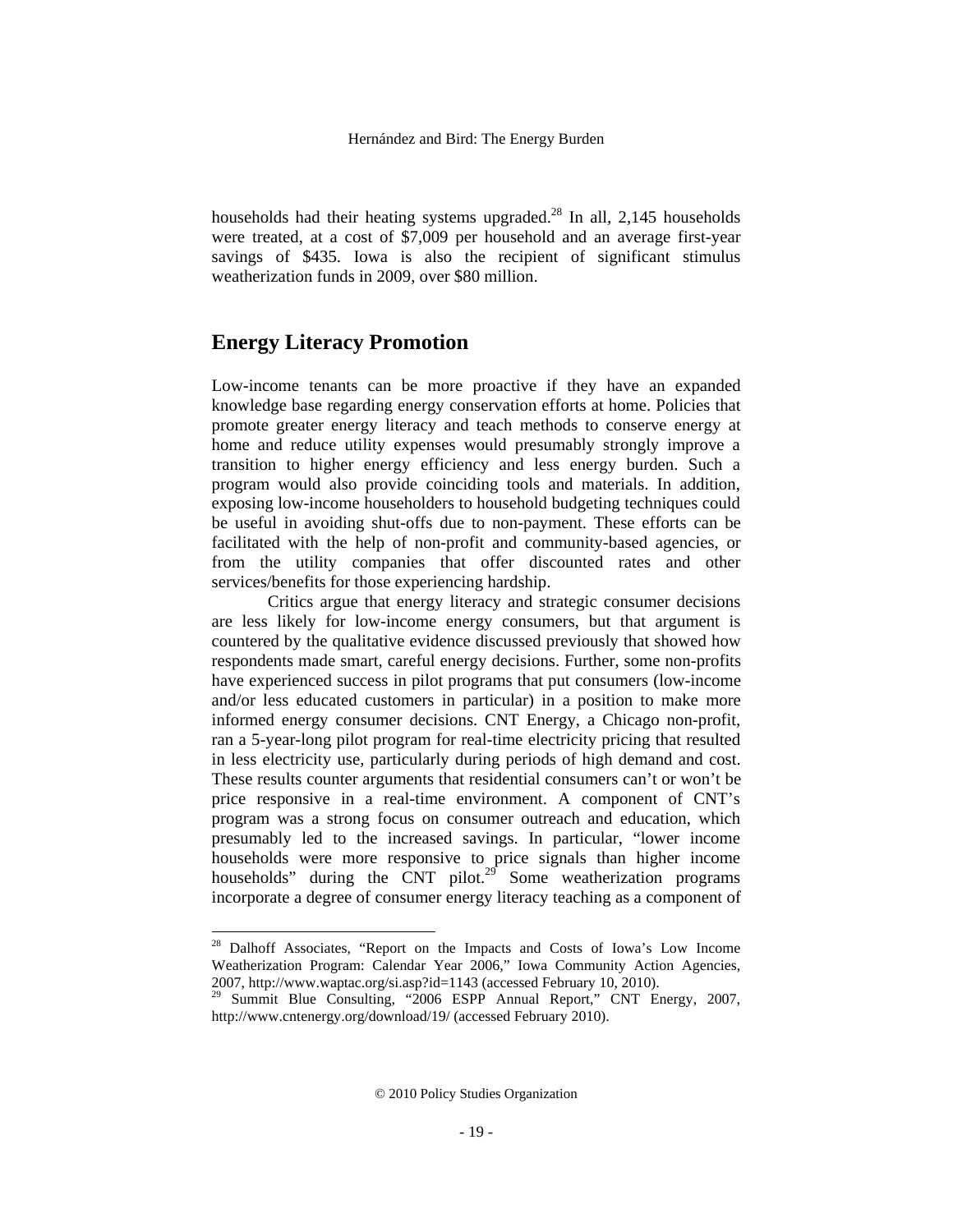their program but whether, and to what extent, such instruction is included varies among different states. Comprehensive low-income consumer outreach and education is essential to help address energy burden.

## **Rate Affordability and Other Relief from Utility Companies**

Utility companies can be instrumental in reducing energy burdens among low-income households if they implement programs that base rates on "real" income plus total household expenditures to establish an affordable rate. They can also standardize hardship subsidies by making enrollment easy or automatic for ratepayers with an established hardship. Utility companies can promote enrollment in other eligibility benefit programs (e.g., food stamps or Earned Income Tax Credit), which would offset the effects of utilities hardship by increasing household income.

Utility companies can also help low-income ratepayers by (a) strongly promoting budget or level billing<sup>30</sup> to reduce spikes in utility bills that create burdens in extreme weather, (b) eliminating late fees and interest, (c) implementing debt forgiveness programs to ratepayers that honor payment plan schedules, (d) instituting flexible deferred payment arrangements with no or limited penalties, and (e) implementing shut-off alternatives and long-term shut-off protections. These financial relief solutions, perhaps considered generous gestures on behalf of utility companies, can provide incentives for low-income ratepayers to remain upto-date on their utility bills. The utility companies benefit because they can reduce the costs associated with shut-offs and reconnections. Further, state residents often end up paying greater state costs in healthcare assistance to low-income residents because of the health liabilities associated with energy burden.

The differences between public and private utilities have an impact on the implementation of these kinds of programs. Private utilities are usually regulated and make profits based on a standard percentage of their costs under oversight from a state utility commission. They have little incentive to pursue such programs, even if they do have cost savings associated with them, unless mandated by the state commission. Alternately,

 $\overline{a}$ 

 $30$  Some environmentalists have concerns for level billing because there is little incentive to reduce use during times of high demand. Therefore, they advocate budget billing for low-income clients, so that demand-response incentives still exist, albeit at a reduced rate.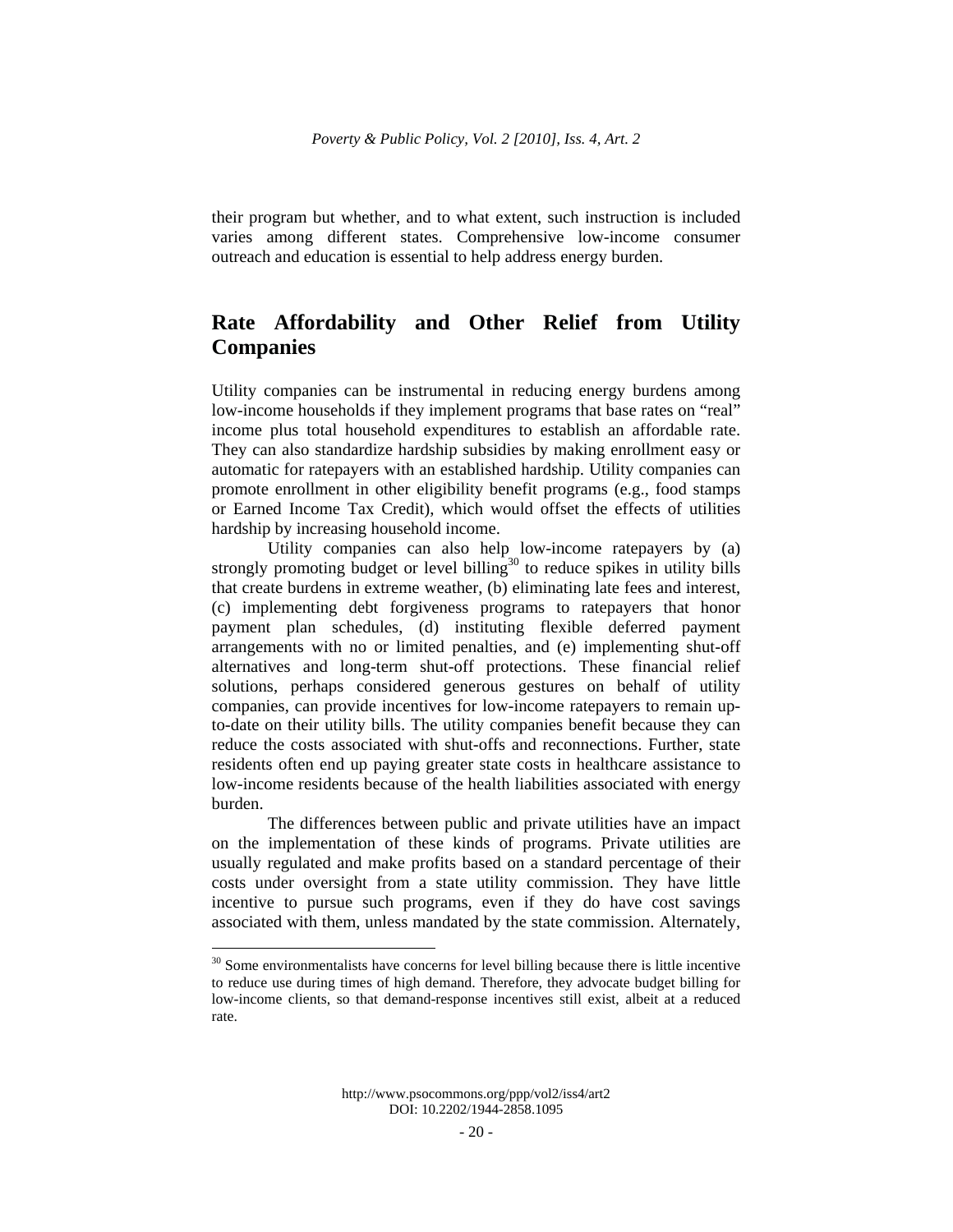states may also have public utilities such as regional electrical coops or municipal electric utilities that are usually exempt from utility commission regulation. Willingness and/or incentives for rate affordability programs in public utilities vary widely. Since most states have both public and private utilities, coordination of these kinds of programs and mandates would have to be overseen by the State Public Utility Commission and/or the state legislature, depending on jurisdiction.

### **Coordinated, Comprehensive Low-Income Heating and Housing Policy**

In the United States, the 2.3 billion dollars furnished by the weatherization and efficiency programs in the federal stimulus package provide a unique opportunity to improve the provision of these services to low-income residents.<sup>31</sup> To start, these programs need to be comprehensive and coordinated. An optimal, low-income heating and housing policy could involve the following characteristics:

- 1. A single point-of-contact outreach organization that brings together various components of home energy and housing policy. This organization would function in essence as an all-embracing lowincome housing and home energy "broker."
- 2. A home inspection program with a comprehensive energy assessment of all aspects of home heating, cooling, appliances, and other energy needs.
- 3. A proactive educational and outreach program to improve energy usage, budgeting, and decisions for consumers.
- 4. A *comprehensive* Weatherization Assistance Program. This would include thorough insulation, heat wrap, pipe wrap, entry sealing, and other heat-loss mitigation. It would also include heat system upgrade and/or repair. Appliance replacement (i.e., water heaters, air conditioners and refrigerators) would be a useful component. Window upgrades could be assessed.<sup>32</sup> Large ticket items could be assessed for replacement on a cost-benefit basis as Iowa does. Small energy components would also be included, such as CFLs, programmable thermostats, low-flow showerheads, etc.

© 2010 Policy Studies Organization

 $31$  U.S. Congress, House, American Recovery and Reinvestment Act of 2009, In H. R. 1, ed.  $111<sup>th</sup>$  Congress: Congressional Record, 2009.

 $132$  Nevin, "Energy-Efficient Housing Stimulus That Pays for Itself."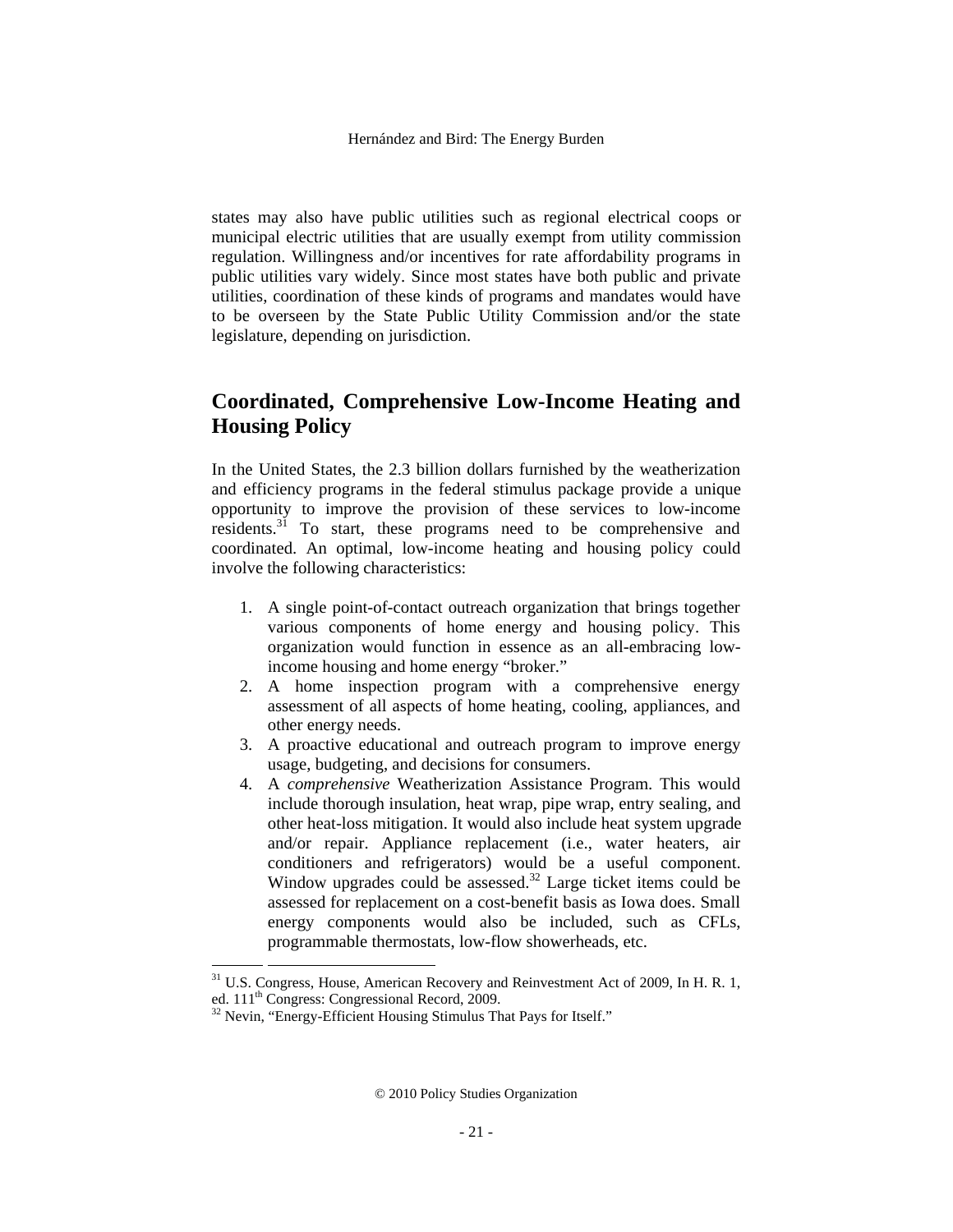- 5. While the split incentive problem remains, recent outreach in Massachusetts has prioritized low-income tenants who pay their own energy costs, and this could be a clear goal for other programs.
- 6. Utility rate design can be implemented, which addresses real income and includes some or all of the provisions discussed in the section directly above.

The potential effects from a comprehensive program are farreaching, and can include substantial savings over the long term. While the costs of an optimal, comprehensive program as just described would certainly be higher, these would be offset by savings in various areas. Health improvements can be substantial, and may include savings for government agencies in state Medicaid or emergency room costs. Stress and other circular poverty concerns may be reduced, allowing for low-income residents to break the poverty cycle and move on. Government housing agencies in cases where residents do not pay their own energy costs will see reductions in their housing energy costs. Families not facing concerns of "heat vs. eat" or significant debt accumulation will be in an improved situation for pursing employment or job skills. The United States currently lacks experience with such a coordinated program at the national level. Pilot programs are needed to demonstrate the feasibility, impact, and costs of such an integrated policy.

#### **Conclusion**

Reducing the energy burden of the poor requires a joint effort. The detailed sociological and public health data from a housing study conducted in Boston provides evidence of relatively unexplored areas of energy burden among the poor related to illness and stress, financial challenges, and housing instability. We demonstrate the facets of the "policy disconnect" geared toward low-income householders, namely LIHEAP, housing policy, and utility rate-setting, that need to be coordinated to tackle this issue. Ultimately, the situation of those receiving LIHEAP and other assistance is worse than policymakers might presume. We suggest a comprehensive policy directive in three areas (energy conservation; energy literacy; utility rate affordability) that can improve the conditions of low-income families but requires the concerted efforts of LIHEAP, subsidized housing, and utility policy. LIHEAP and WAP are coordinated at the federal level by the Department of Health and Human Services (HHS) and the Department of Energy (DOE), but implemented by individual agencies at the state level.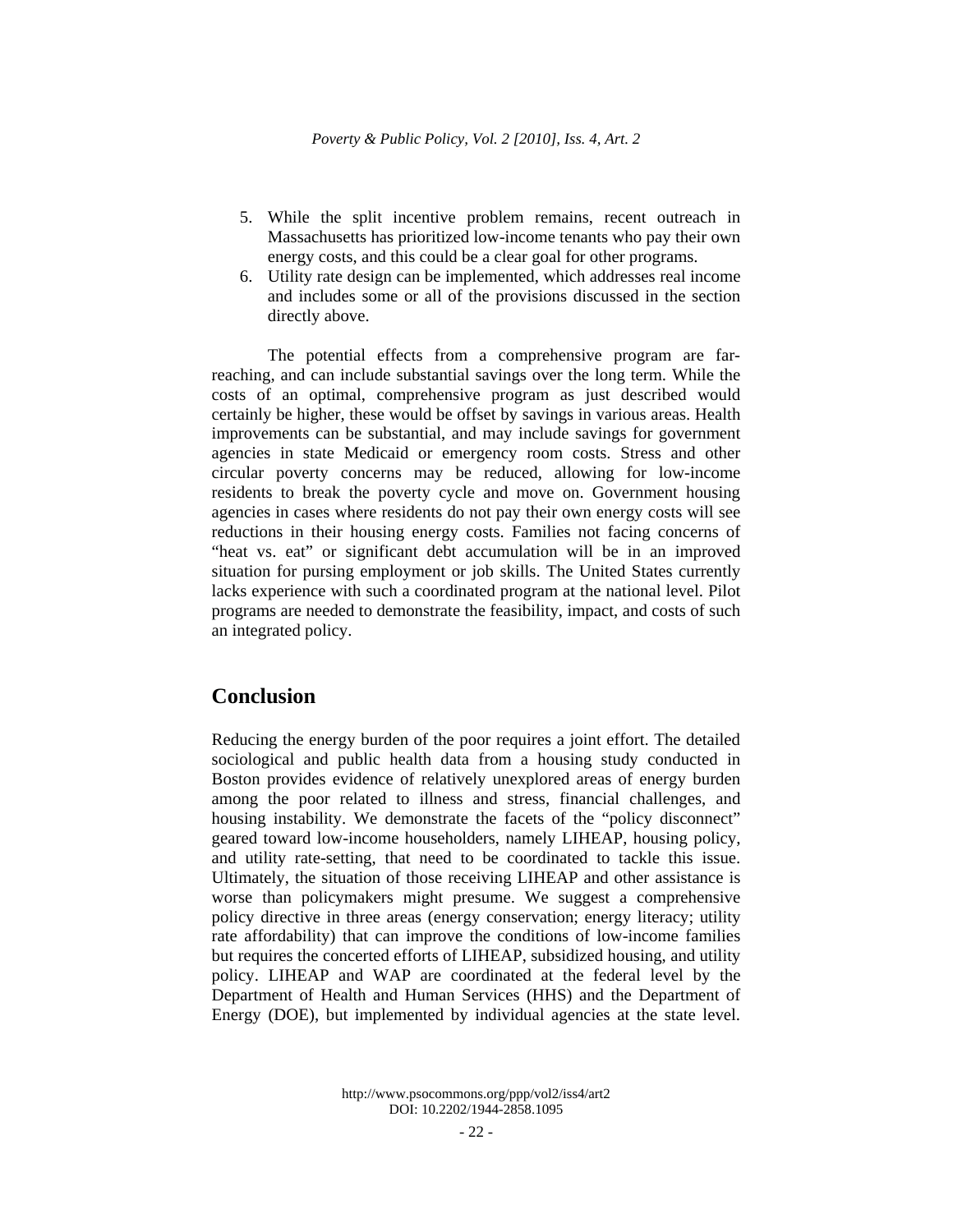HHS and DOE could implement LIHEAP and WAP policy directives that encourage state-level coordination to address this problem. At the state level, one would look for coordination by state housing agencies (in coordination with city/county-level housing programs), utility direction from the state public utility commission, and the state energy agency. Coordinated approaches could be implemented at the state level or at the regional level according to different utility footprints.

This paper is an initial attempt to underscore the nature and pervasiveness of the problem of energy burden among poor householders. It is, however, based on limited evidence. More studies and empirical evidence are needed to further document the utilities hardship phenomenon, particularly quantitative research with cost-benefit analysis of programs. Further, the concern for the split incentive among tenants and landlords requires significant problem-solving. In addition, greater public awareness of this problem is needed along with a better understanding of the linkages between policies. This can motivate more, and better, funding allocations for policy initiatives that target this issue, and ultimately improve the energy burden faced by low-income families in the United States.

#### **References**

- Applied Public Policy Research Institute for Study and Evaluation (APPRISE). 2005. "LIHEAP Energy Burden Evaluation Study." http://www.acf.hhs.gov/programs/ocs/liheap/program\_stats/study-July 05.doc.
- Baxter, Lester. 1998. "Electricity Policies for Low-income households." *Energy Policy* 26: 247-256.
- Bhattacharya, Jayanta, Thomas DeLeire, Steven Haider, and Janet Currie. 2003. "Heat or Eat? Cold-Weather Shocks and Nutrition in Poor American Families." *American Journal of Public Health* 93 (7): 1149-1154.

http://ajph.aphapublications.org/cgi/content/abstract/93/7/1149.

Child Health Impact Working Group. 2007. "Unhealthy Consequences: Energy Costs and Child Health." National Center for Medical Legal Partnership.

> http://www.medical-legalpartnership.org/sites/default/files/page/CHI A%20of%20Energy%20Assistance%204\_9\_07.pdf (accessed January 29, 2010).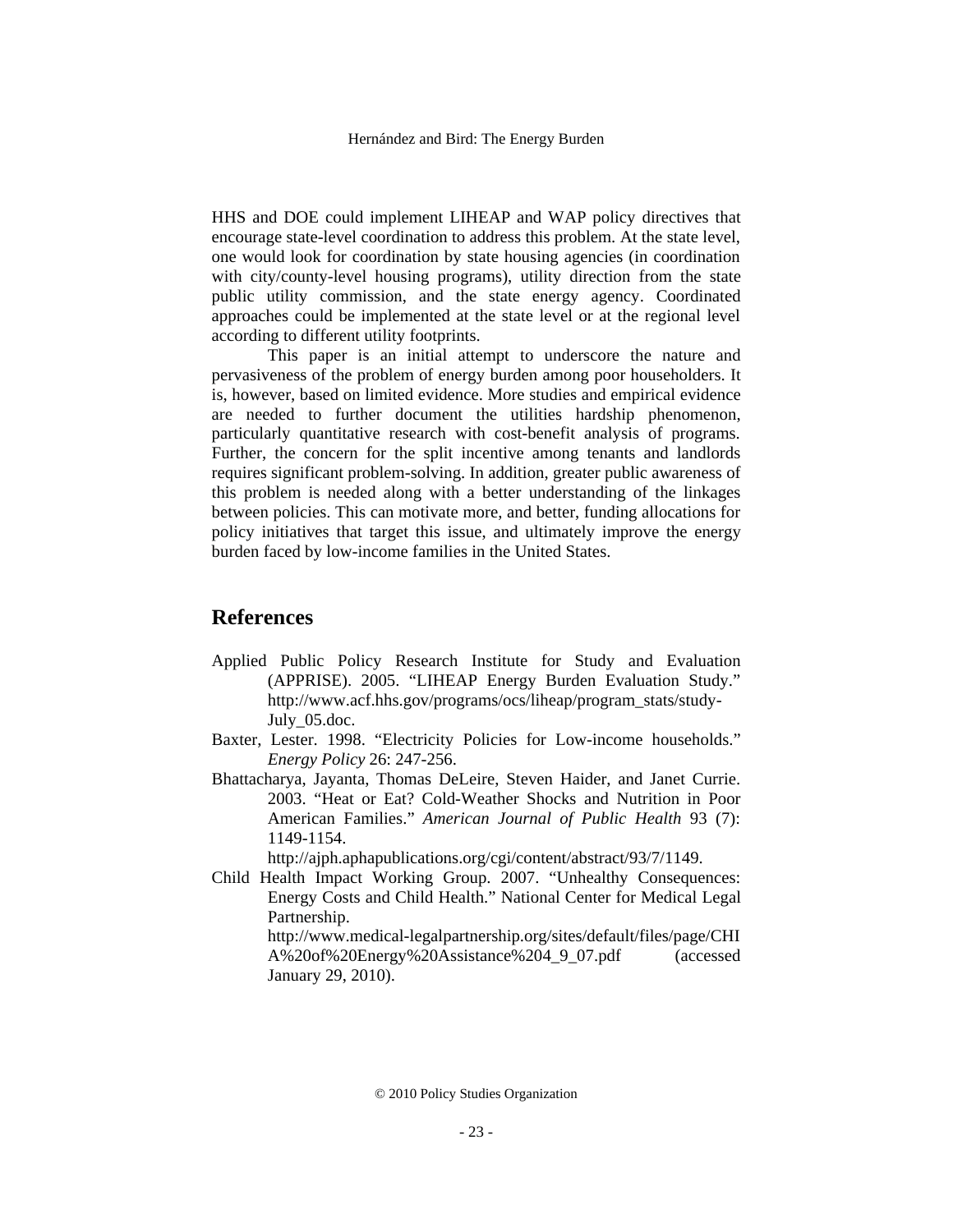Cook, John T., and Deborah A. Frank. 2008. "Food Security, Poverty, and Human Development in the United States." *Annals of the New York Academy of Sciences*: 1-16.

 http://www.childrenshealthwatch.org/upload/resource/cook\_frank\_a nnals\_08.pdf.

Dalhoff Associates. 2007. "Report on the Impacts and Costs of Iowa's Low Income Weatherization Program: Calendar Year 2006." Iowa Community Action Agencies.

 http://www.waptac.org/si.asp?id=1143 (accessed February 10, 2010).

- European Fuel Poverty and Energy Efficiency. 2008. "Detailed report on the different types of existing mechanisms to tackle Fuel Poverty." European Commission Intelligent Energy Branch. http://www.fuelpoverty.org/files/WP3\_D8\_final.pdf.
- Glennerster, Howard. 2002. "United States Poverty Studies and Poverty Measurement: The Past Twenty-Five Years." *Social Service Review* 76 (1): 83-107.
- Howat, John. 2010. Personal Communication, National Consumer Law Center, Boston, Feb. 7.
- Howell, Amanda. 2009. "Memorandum: State Weatherization Landlord Tenant Agreements." National Consumer Law Center. http://www.consumerlaw.org/issues/energy\_and\_utility/content/T-ag reement-Memo.pdf.
- Kaiser, Mark, and Allan Pulsipher. 2006. "Concerns Over the Allocation Methods Employed in the US Low-Income Home Energy Assistance Program." *Interfaces* 36 (4): 344-358.
- Low Income Heating Assistance Program. 2006. *Americans Want to Help Poor and Elderly with Heating Costs, New Poll Finds*. http://liheap.org/research/summary061013.html.
- National Consumer Law Center. *Energy, Utility and Telecommunications*. http://www.consumerlaw.org/issues/energy\_and\_utility/ (accessed February 10, 2010).
- Nevin, Rick. 2010. "Energy-Efficient Housing Stimulus That Pays For Itself." *Energy Policy* 38: 4-11.
- Perl, Libby. 2008. "The LIHEAP Formula: Legislative History and Current Law." Congressional Research Service.

http://www.neada.org/publications/2008-11-19.pdf.